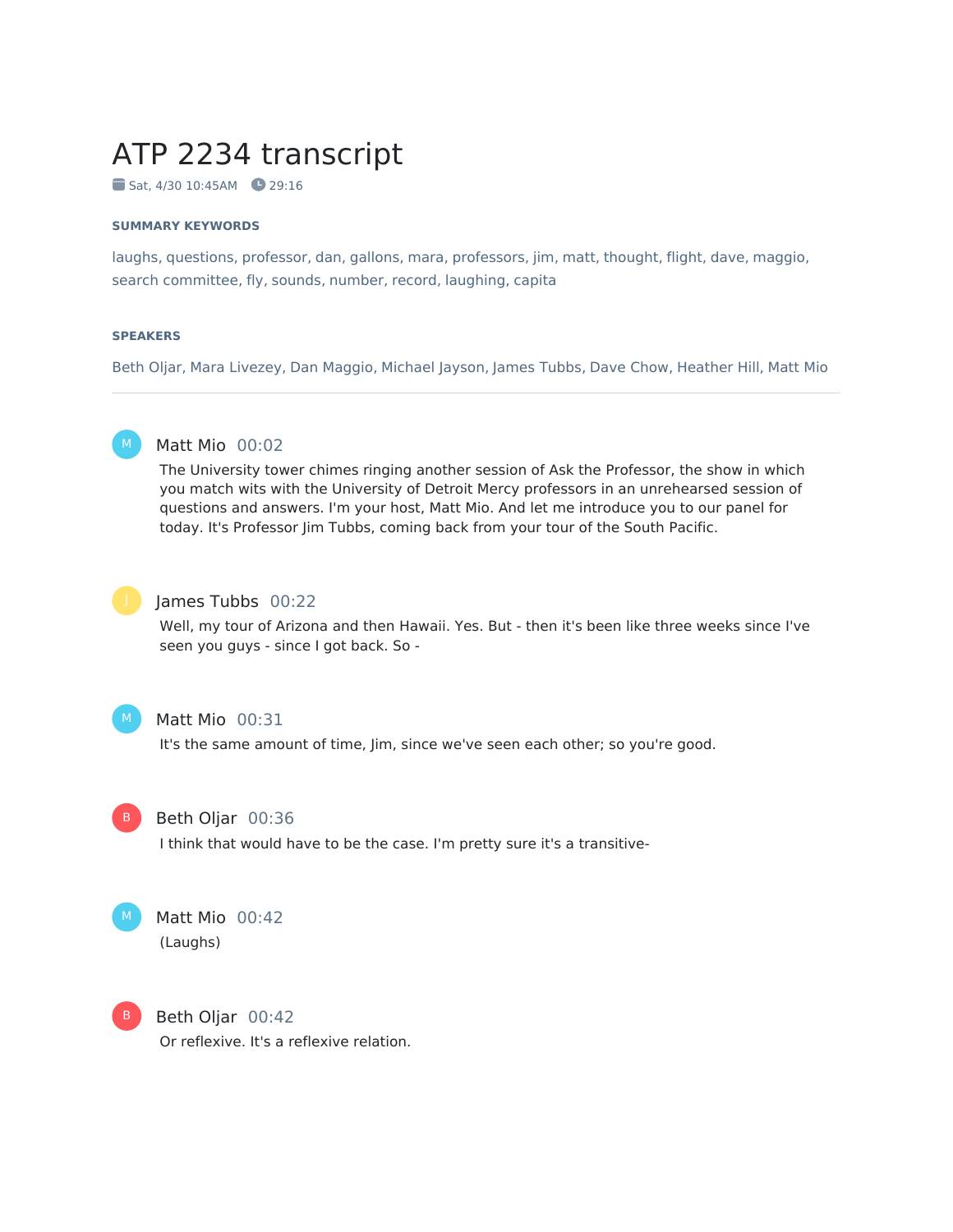Beth Oljar 00:44 It is. B

> Beth Oljar 00:45 Yeah



B

#### Matt Mio 00:45

It is. Absolutely. We're glad to have you, Jim, tell us the most important thing about the one place you found with the discounted Mai Tai's.



## James Tubbs 00:53

Most important thing? Well, it's in an area with perfect weather and it's got huge, like ports in the side of it, bigger than windows, that they can slide open. So it's like an open - It's a covered open air bar where you can watch ballgames and have fish tacos, and it's a very nice place. The Kailua Kona, in general, is a very nice place.



## Matt Mio 01:18

That sounds awesome. Jim, you already mentioned how before the trip was even over the agreement was made. Right? Returning next year.



#### James Tubbs 01:26

Oh, yeah, we've got reservations for next year.

Matt Mio 01:29  $M_{\odot}$ 

That's so awesome.



M

James Tubbs 01:30 Both in Arizona and Hawaii.

Matt Mio 01:32 Very cool. Very cool.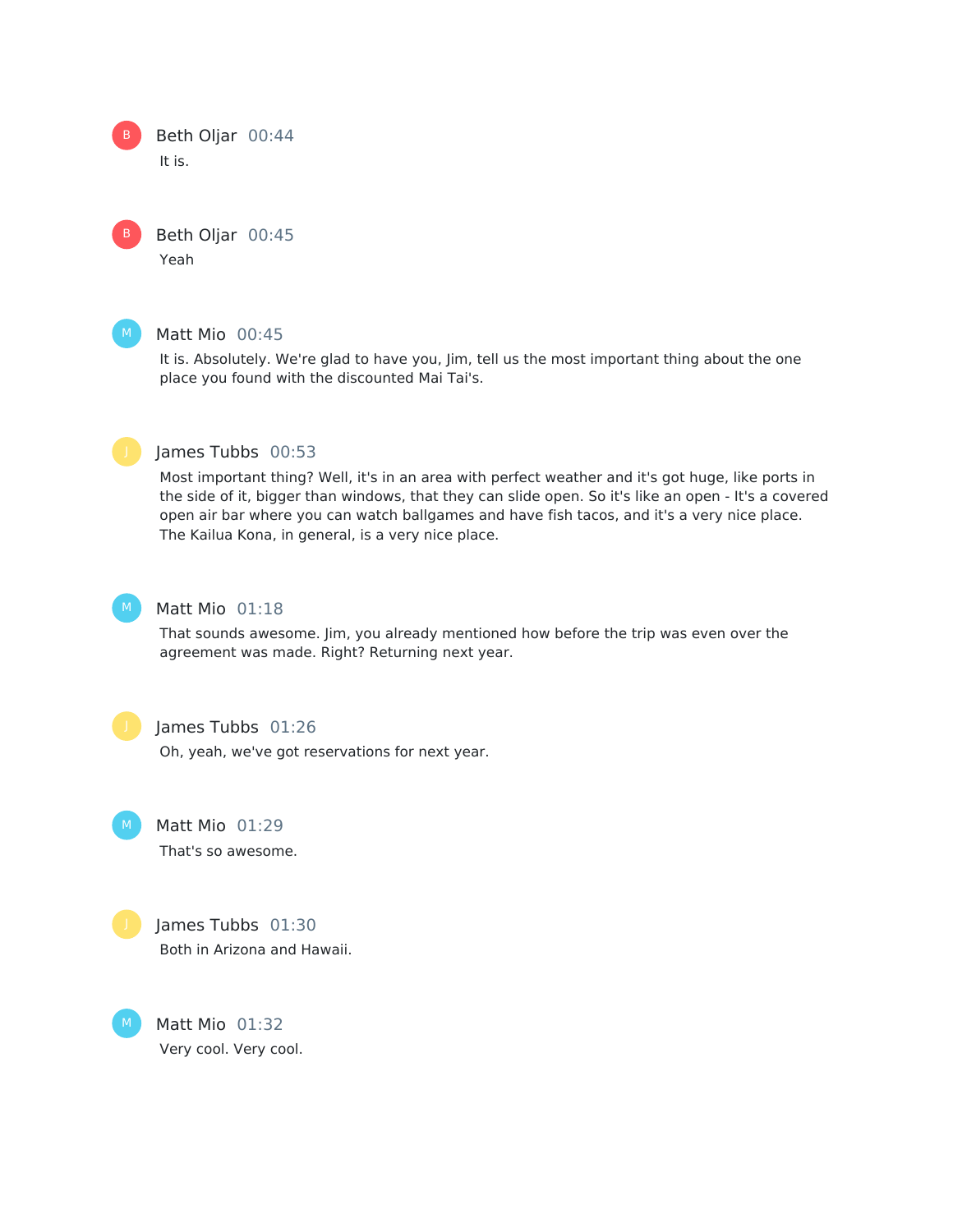

#### Dave Chow 01:34

I still question your sanity on catching the return flight. So -



#### Matt Mio 01:39

and those of course are the dulcet tones of Professor Dave Chow.



## Dave Chow 01:42

Pleasure to be here as always,

Matt Mio 01:44 What's wrong with Jim's return flight?  $M$ 



## M Mara Livezey 01:48 Why'd he come back?

- Dave Chow 01:49 Yeah. Why? Why would you come back?  $\Box$
- B Beth Oljar 01:52 That's right. The issue is that he returned, right?



Dave Chow 01:55 Yeah.



James Tubbs 01:58 I really shouldn't have - It was an overnight flight that was totally packed.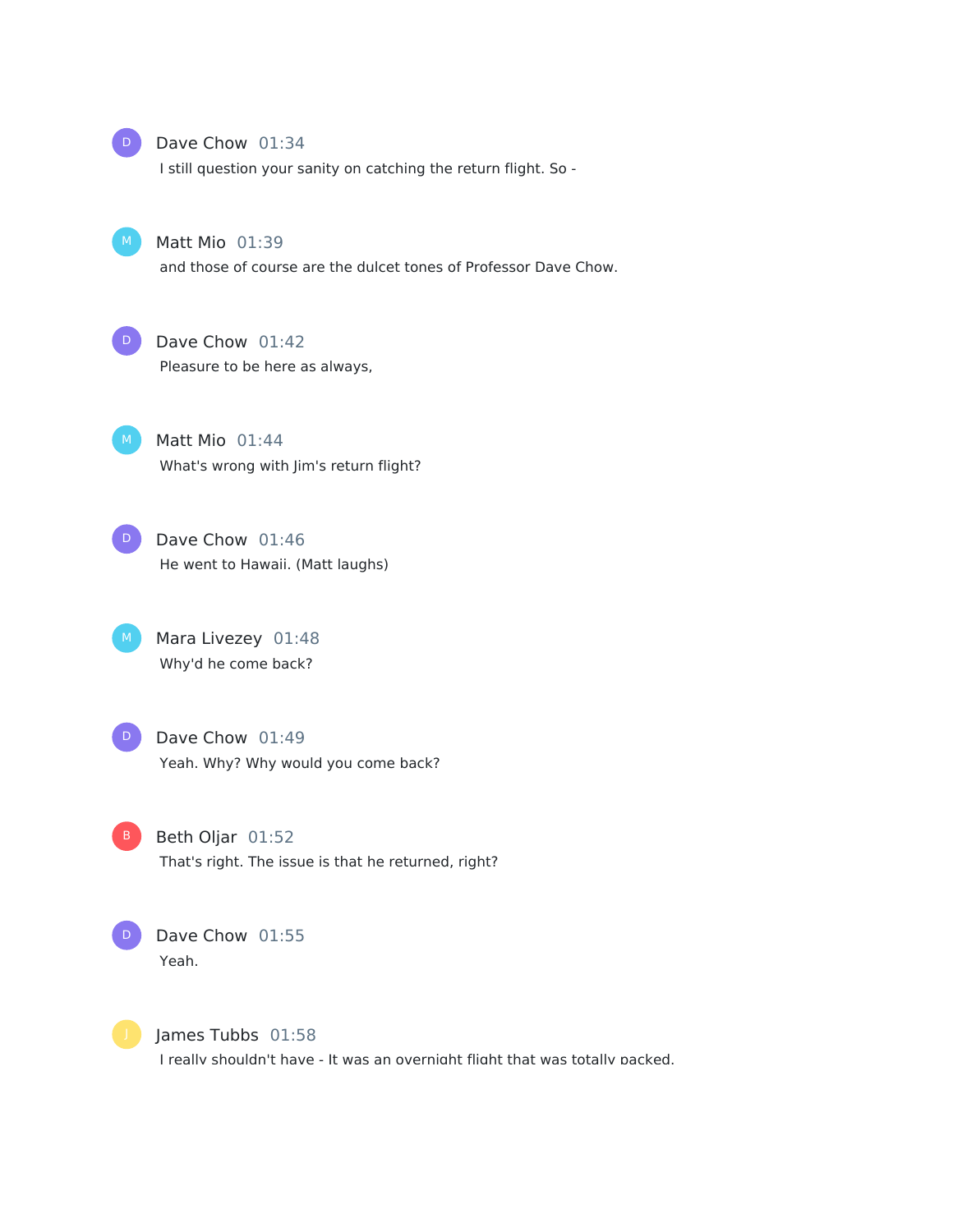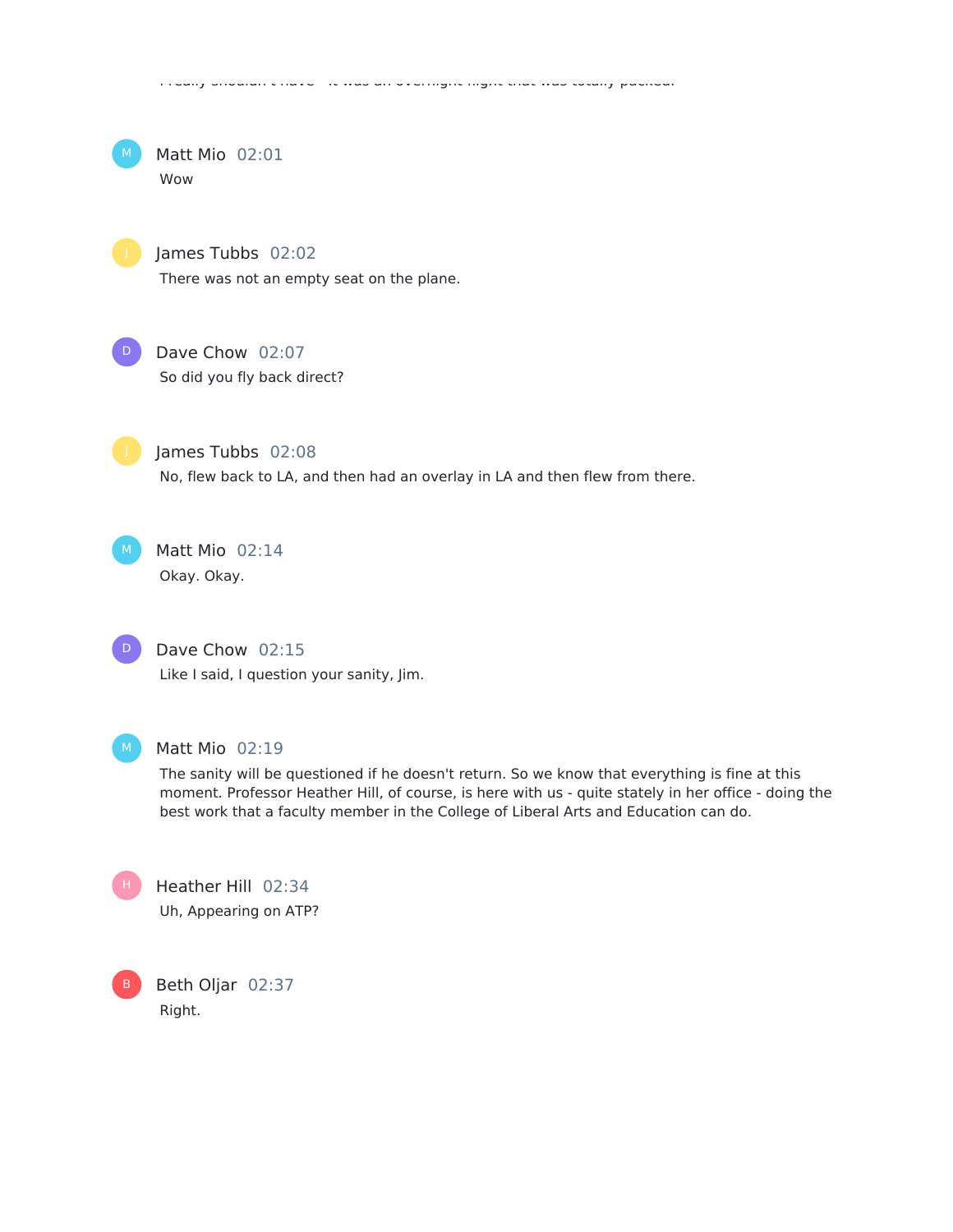Matt Mio 02:38

Yes. Followed very closely - by choosing your next boss.



Heather Hill 02:42

Oh. Yeah. Um, so one of the members of the search committee is Hank Durkin.



## Matt Mio 02:48

Oh, yeah, that's right. Friend of this program.

James Tubbs 02:52 Right.



Heather Hill 02:53 So I think we should have Hank on.

Matt Mio 02:55 We should.



James Tubbs 02:55 That would be great.

H .

Heather Hill 02:56 He actually came in person to be here this week from North Carolina.





Heather Hill 03:01

He mentioned knowing quite a bit about Jim Tubbs and something about pimento cheese.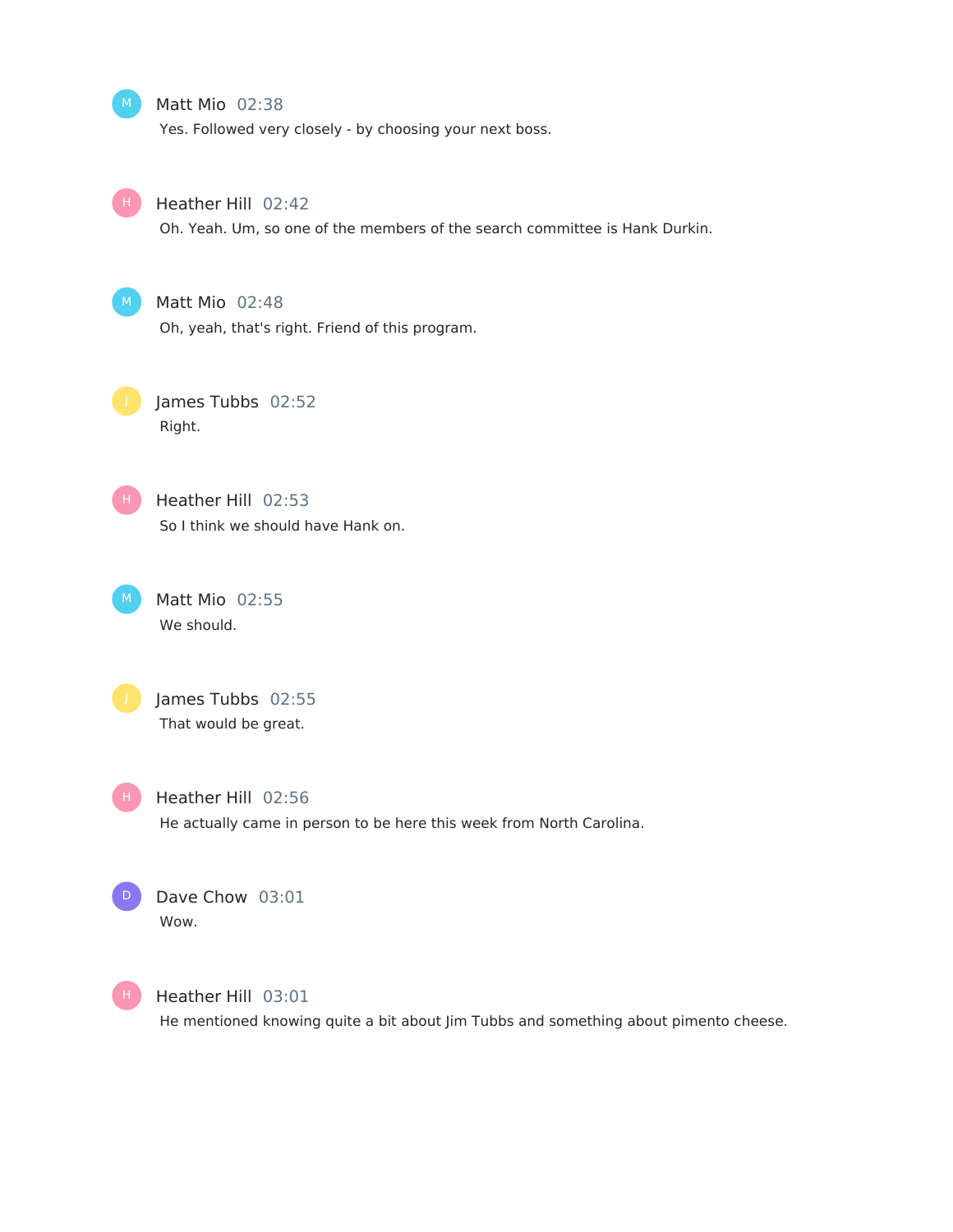## James Tubbs 03:08

Yes. Pimento cheese. Well, Palmetto Cheese is the brand that he likes. But yes, makes great sandwiches.



## Heather Hill 03:14

Anyway, I think we should get him on.



## Beth Oljar 03:17

I don't think I know this person. Has he sent in lots of questions or -

Matt Mio 03:21 Yeah,

Heather Hill 03:21 He's an alum. H .

Beth Oljar 03:23 Oh, okay. B

B

# James Tubbs 03:23

He sat in and watched our show several times.

Beth Oljar 03:26 Oh okay.



## Dave Chow 03:27

And wasn't he also at Book Suey, too that time?

Matt Mio 03:30 Yes, he was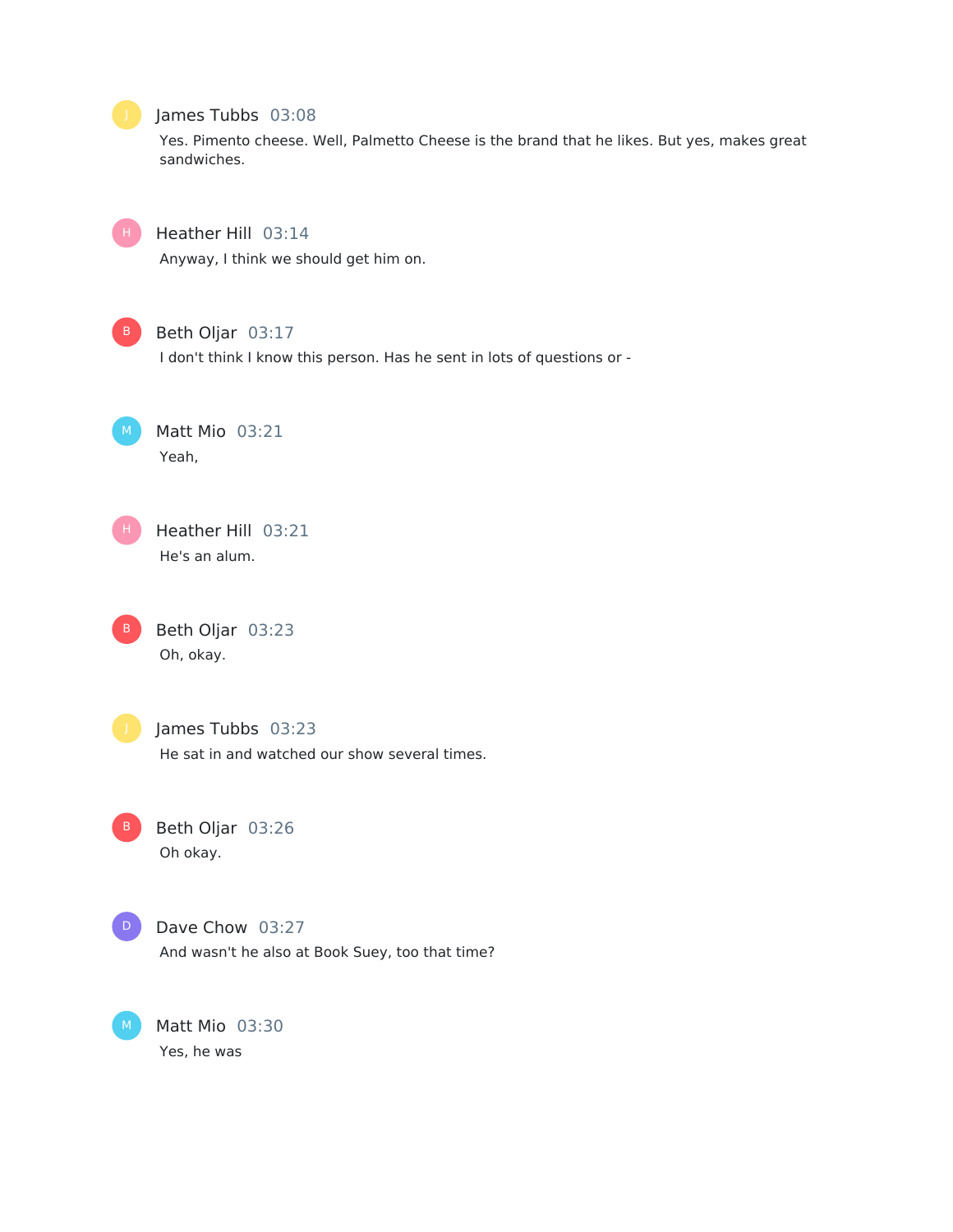James Tubbs 03:31

I believe so. Yeah.



## Heather Hill 03:32

But he's an alum of the college. Right. And he was asked to serve on the search committee, which is kind of an unusual thing. But he's been great.



## Beth Oljar 03:40

You know, hen I was on the search committee for dean that resulted in our getting Marske -

Heather Hill 03:46 There was one? H



Beth Oljar 03:48 Yeah, we had an alum on -

| н. | Heather Hill 03:50 |  |
|----|--------------------|--|
|    | Okay.              |  |



#### Beth Oljar 03:50

the committee. It was Frank Kilcullen, whose daughters I all ended up teaching.



Heather Hill 03:55 All right. Maybe it's just a CLAE thing.



#### James Tubbs 03:58

Well, you know, when we did our homecoming recording, when we were out in the tent, Hank was there for that?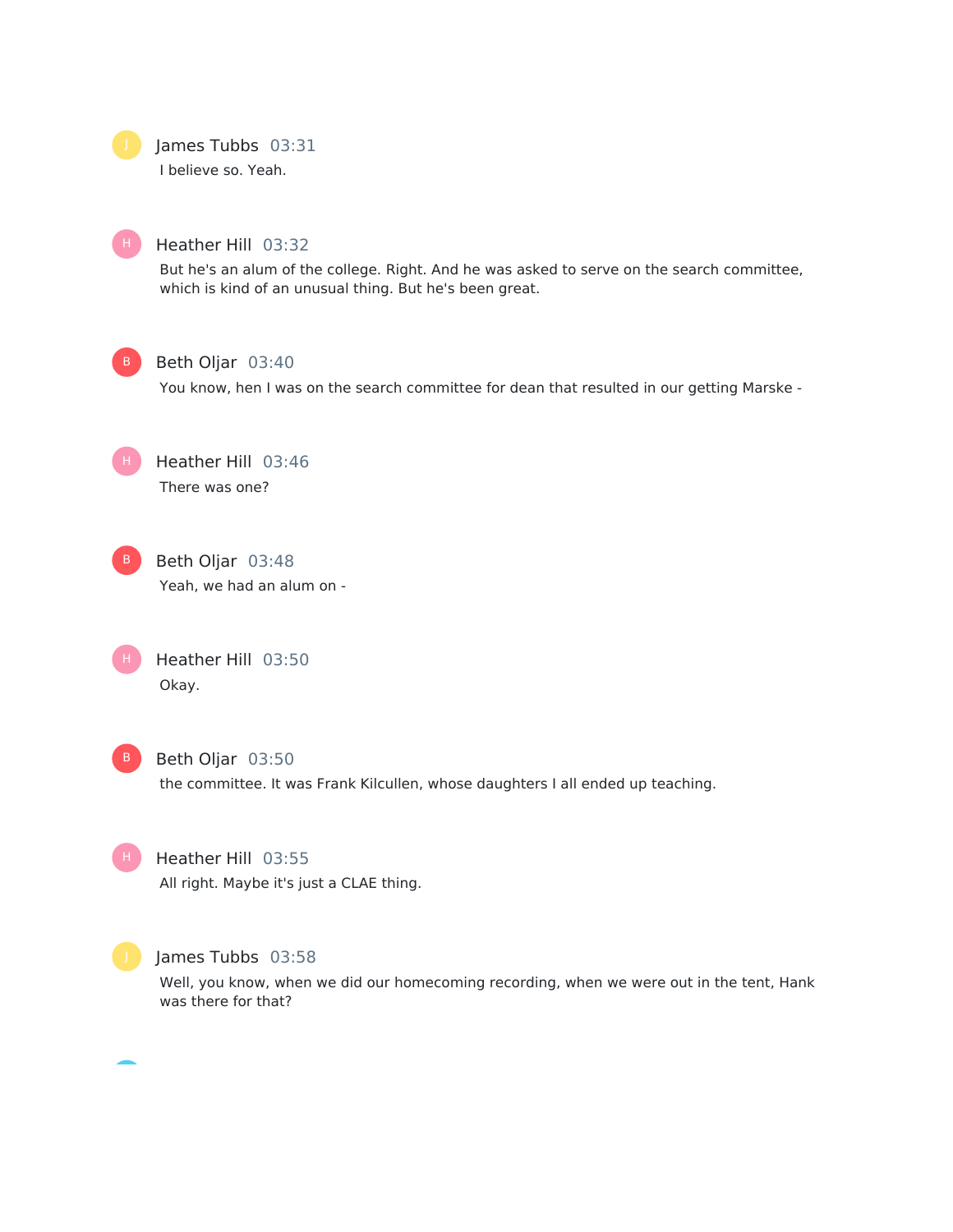

# Matt Mio 04:05

Yes, he was.



## Dave Chow 04:06

Oh, that's - Yeah, okay. I remember him.



## Matt Mio 04:08

You know what it makes me think of, we never really got around to it. I'll take the blame for that. We're on Zoom still. That's a great time to be meeting up with people that we can't usually meet up with. And maybe we can make it a theme for the summer. To bring a whole bunch of alums and question writers and things like that on the show. I think it'd be a lot of fun.



Beth Oljar 04:28 Mm hm.



Mara Livezey 04:28

That'd be cool.



#### Mara Livezey 04:29

Continuing around the horn. Professor Mara Livezey is here with us today. She has a new haircut, since the last time we recorded



## Dave Chow 04:37

New haircut since two weeks ago.



## Matt Mio 04:40

Yep. That's a big big deal. You said in your post, "No more wedding hair". I thought that that was amusing.



Mara Livezey 04:48 Oh, yeah.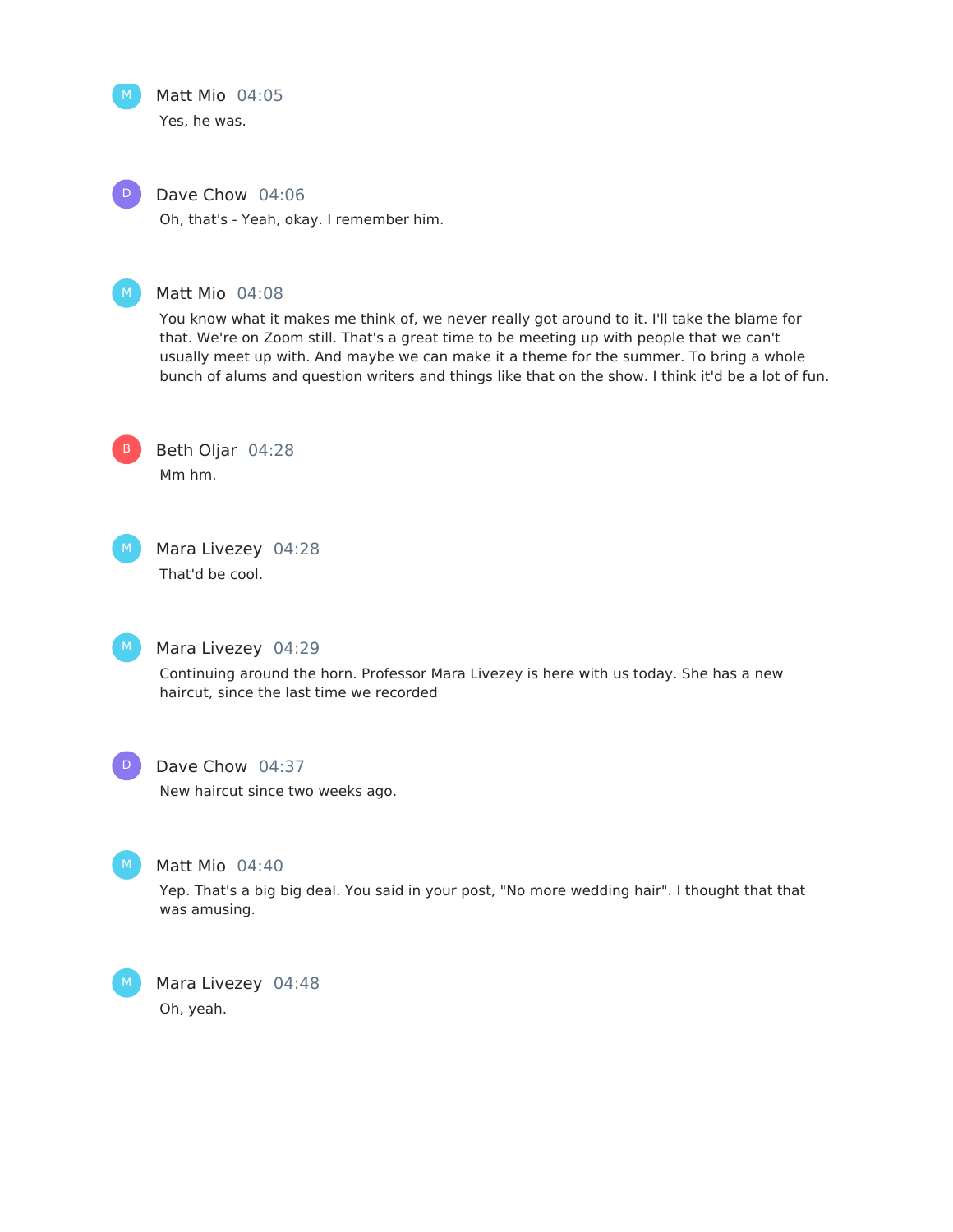

#### Dave Chow 04:49

Yeah, you snagged your prince and you no longer have to throw it out the window to get him anymore. Right?



#### Mara Livezey 04:53

Right? He doesn't need to climb this anymore. (Matt and Dave laugh)



## Beth Oljar 04:57

Yeah, it looks like it's just down to your shoulders now, instead of as long as it used to be,



#### Dave Chow 05:01

Yeah, it's about half the length that used to be. This is about more my style.





Dave Chow 05:08 The shower drain thanks you.



## Beth Oljar 05:10 Exactly.



Dave Chow 05:11 The shower drain does thank me.



#### Matt Mio 05:14

Oh my gosh, thank you for that Mara. Continuing around, Professor Beth Oljar is here.



Beth Oljar 05:20

Hey, and I have a student who's taking the Chem 1030 course from you.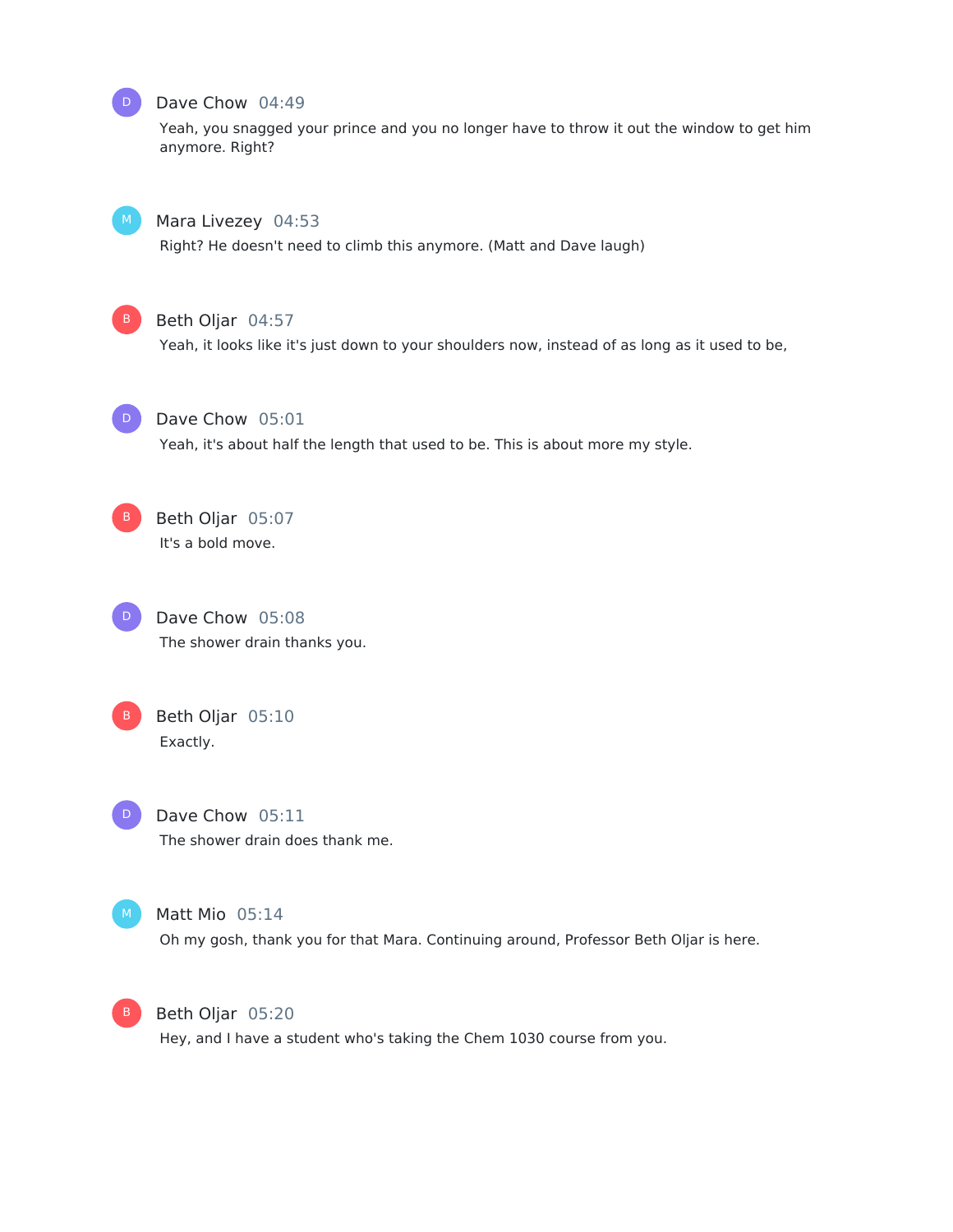Matt Mio 05:25 Oh, Mara. Great!  $M_{\odot}$ 

Beth Oljar 05:27

And I said "You will love Professor Livezey".

D

## Dave Chow 05:29

You've gotta recruit more students into it, or it's not going to run.

Matt Mio 05:33

Mm hm. Unfortunately.

Dave Chow 05:35 Cash incentives and car giveaway. D

Mara Livezey 05:38 (Laughs) Yeah.

Matt Mio 05:39 We need to get the word out. We need to get the lead out.

Heather Hill 05:42 What course is this? H .



## Dave Chow 05:44

This is Chem 1030. It's Chemistry In Society: How Drugs Work. It's like the science credit for non majors.

James Tubbs 05:51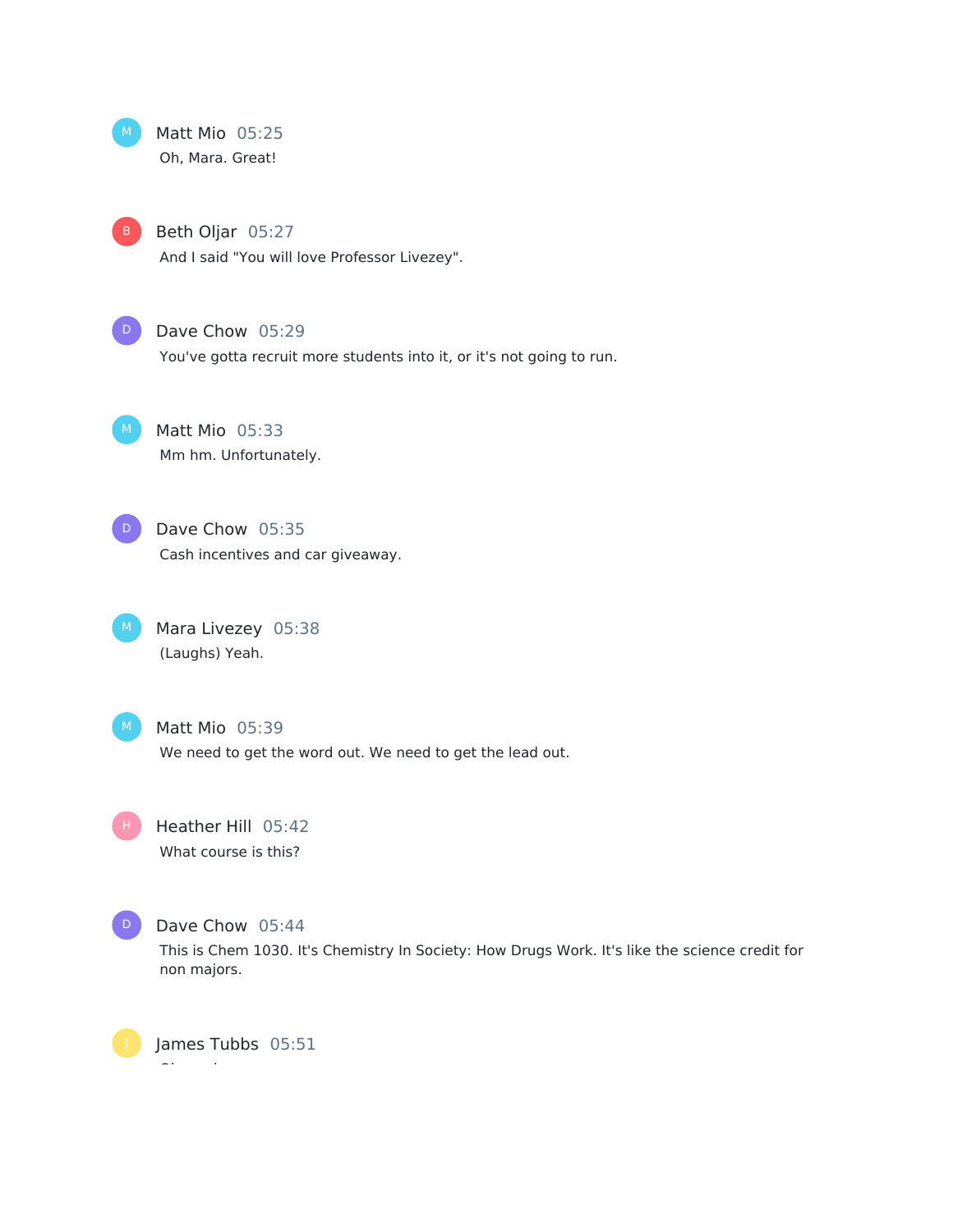Oh, yeah.



Matt Mio 05:52

Heather, you'll remember the original title of the course, "Let's Do Drugs", -

Heather Hill 05:57 Right



H

Matt Mio 05:57

which was forbidden by the Provost. Yes.



Beth Oljar 05:59

I told my students that that was the original name of the course and that I wished it had been allowed to remain the name, and they were all on board with that.





Beth Oljar 06:08 They thought that was a great idea.



Heather Hill 06:09 Mara, when does it meet?



Dave Chow 06:11 It meets Monday, Wednesday, Friday at 1.

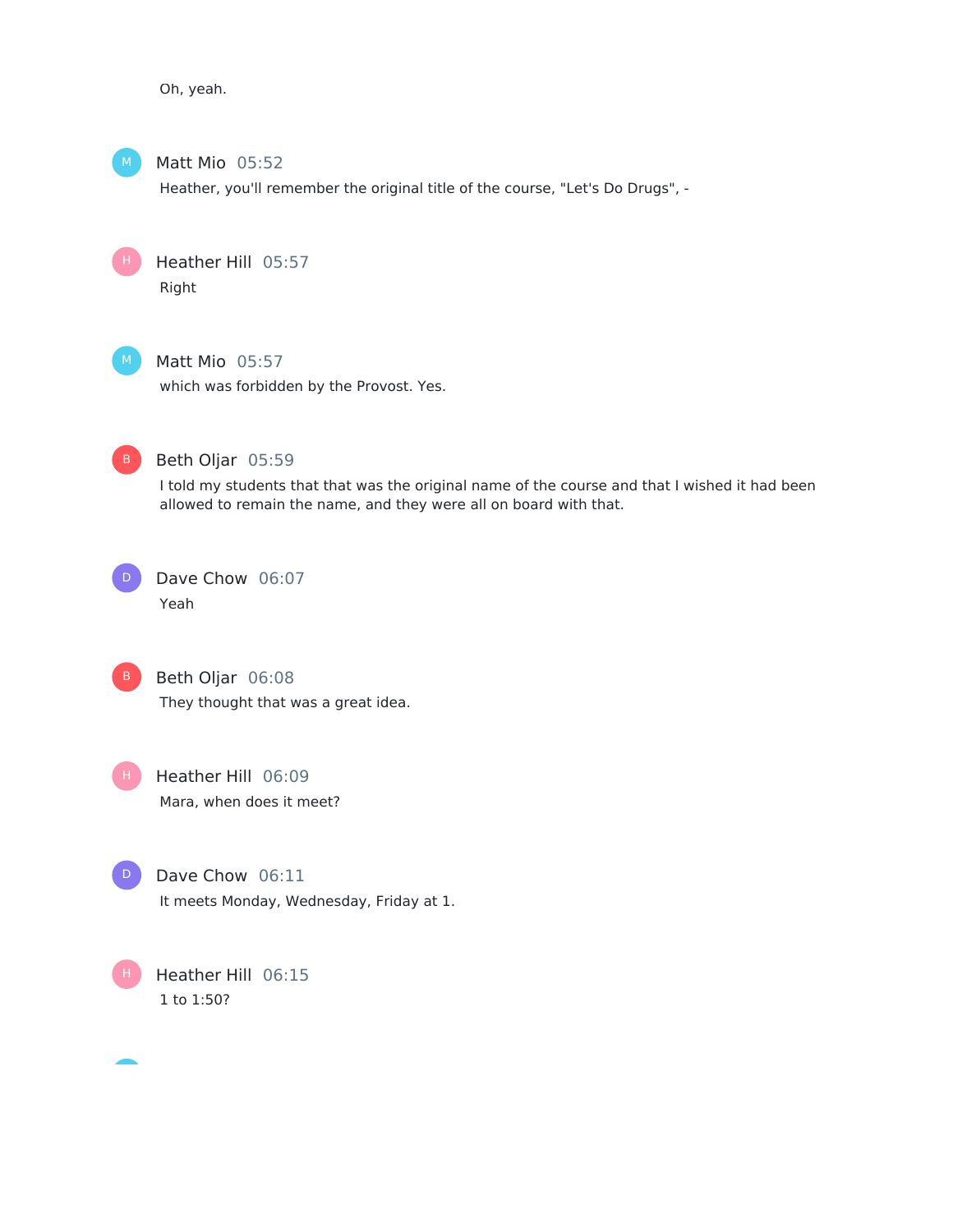Mara Livezey 06:16 1 to 1:50.

Matt Mio 06:16 Mm-hm.



Dave Chow 06:18 Are there drugs being taken at all? (Matt laughs)

Heather Hill 06:18 Okay, H .



Mara Livezey 06:22 Well, caffeine.



Beth Oljar 06:24 Ibuprofen?

Dan Maggio 06:26 No, it doesn't have to be illegal, but are there - D

Mara Livezey 06:27 Ibuprofen. Yeah.

Dave Chow 06:28 substances that are explored in the class? D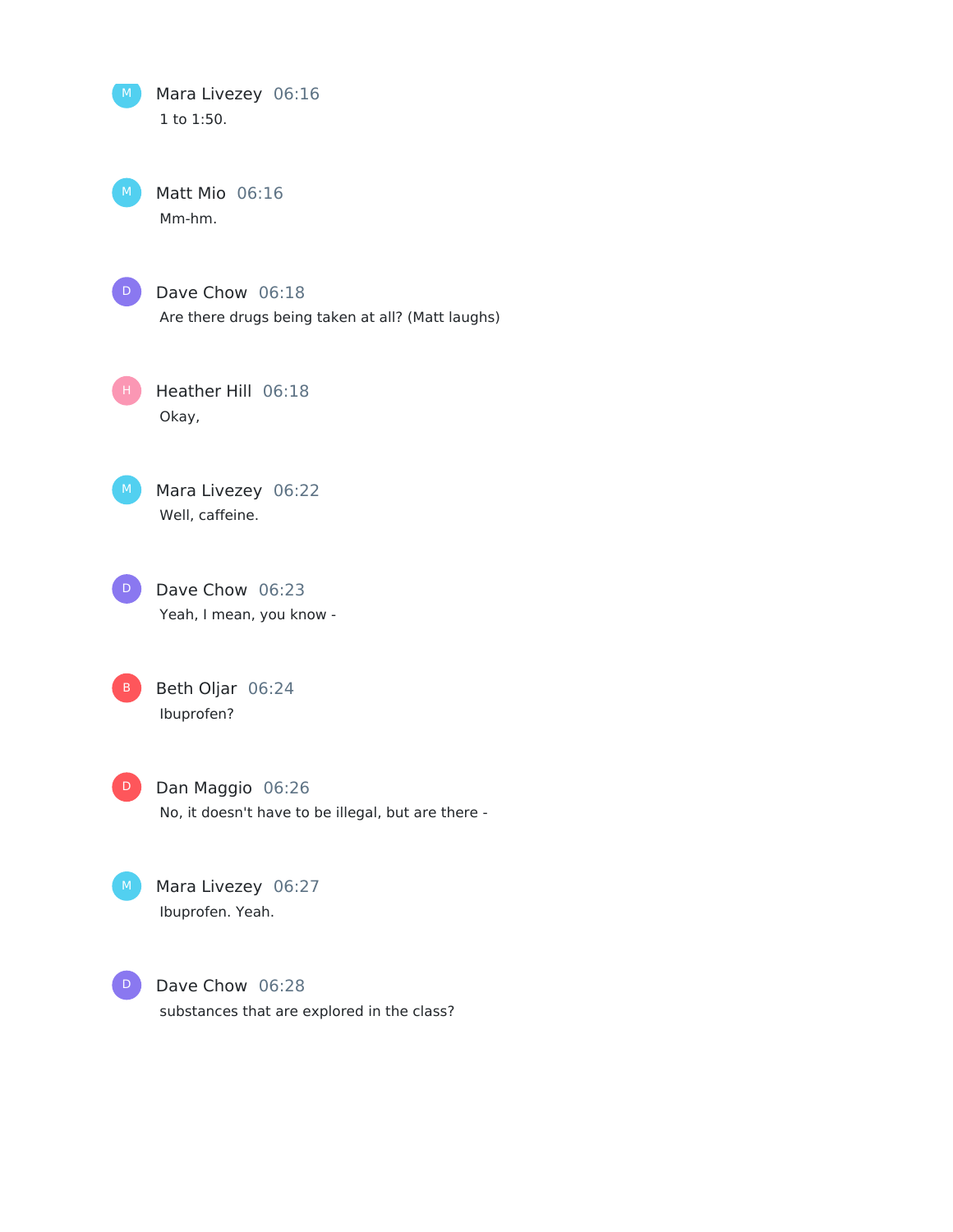#### Dave Chow 06:32

There are many substances explored - legal and illicit. (Jim laughs)



D

#### Dave Chow 06:37

Recreational marijuana? Could you do that in the classroom? Or would that be shunned upon?



## Dave Chow 06:41

I think since it's illegal federally, we shouldn't bring it on to campus.



## Beth Oljar 06:45

That sounds right to me.



## James Tubbs 06:47

That's been the problem with all the research up to now - that it's been illegal to have it, so it's illegal to do research on it,



Mara Livezey 06:53 Right.



#### Matt Mio 06:54

And again, let's just be realistic about the fact that - I would say on a daily basis in our building, at least one student is probably doing edibles. The thing we want to avoid - right? - is smoking something on campus, which is still technically illegal inside the building.



James Tubbs 07:10 Smoking anything is. Yes.



M

Beth Oljar 07:12 Yeah.

Matt Mio 07:13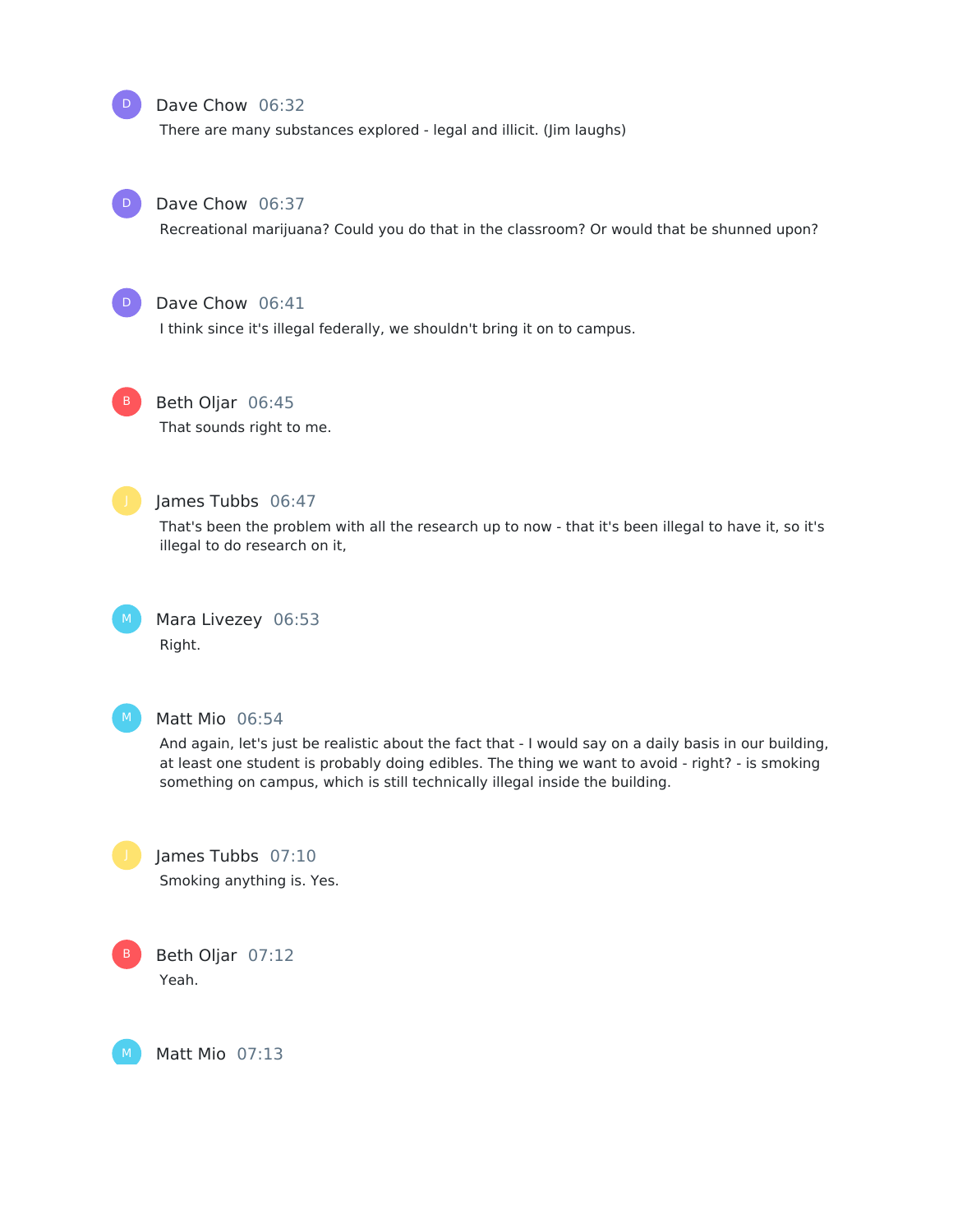So this is one of the weirdest things that's ever happened in the middle of the show. I was just about to introduce Dan Maggio (laughing), and he disappeared; and it's his birthday today.



#### James Tubbs 07:23

Well, his sound went out first. And then his video froze.



## Beth Oljar 07:27

It was freezing up. Yeah,



## Matt Mio 07:29

Yeah. So hopefully, we'll get him back. Because the questions we're going to do today are dedicated to him by a question writer. So



James Tubbs 07:35 The birthday boy.



Matt Mio 07:37 Oh, he's coming back. He's coming back.



There he comes.

Dave Chow 07:40 He's back! D



## Mara Livezey 07:42 There he is.



#### Matt Mio 07:43

So we will, uh - No, I think it was you, Dan. I'm sorry. Last but not least, Professor Dan Maggio, AKA the birthday guy.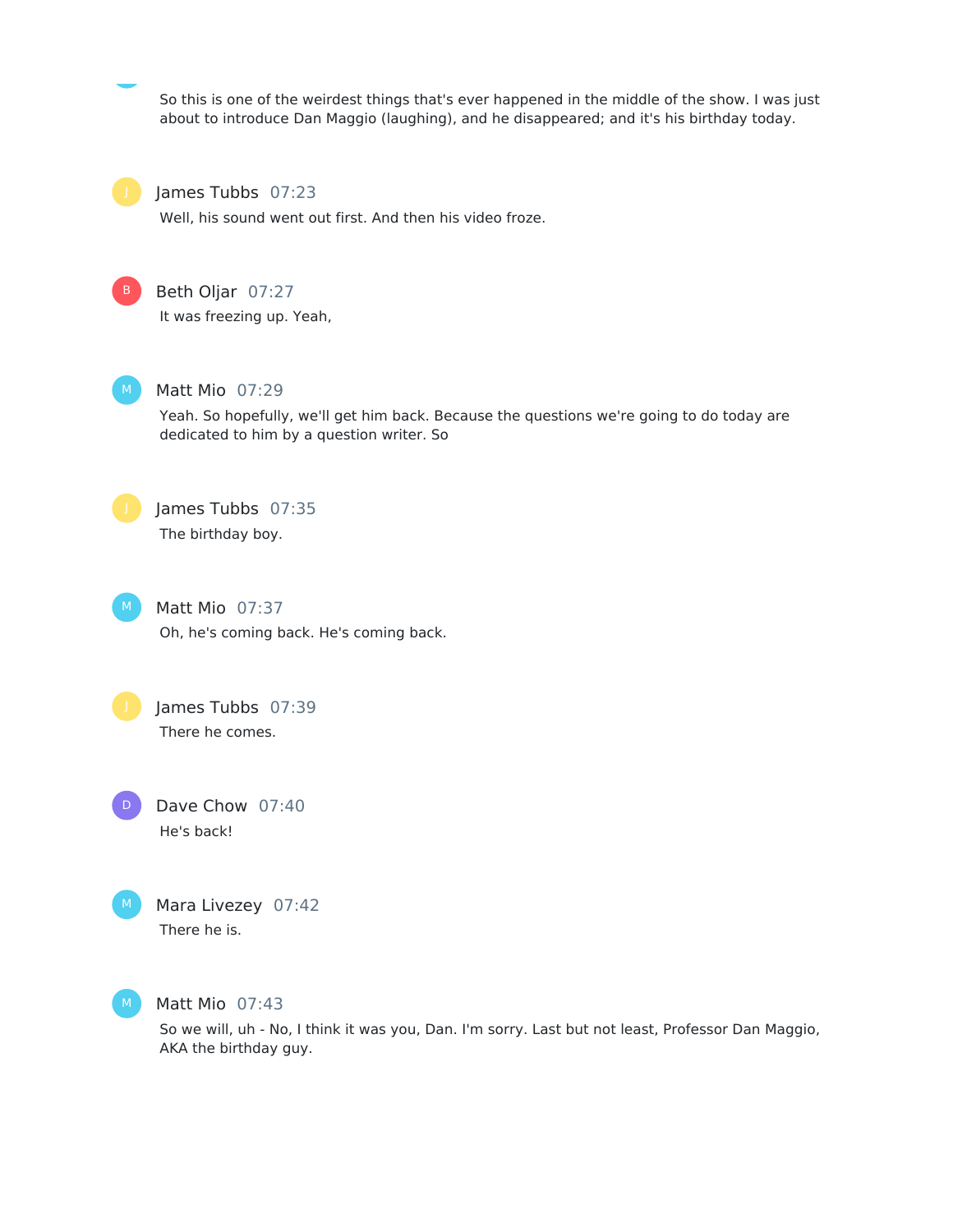

Dave Chow 07:57

Uh-oh, he froze up again.

Matt Mio 07:59 Oh, no.  $M$ )



Dave Chow 07:59 No!



Matt Mio 08:01 And he has this all-knowing smirk - in the window.



# James Tubbs 08:05

Yes. He's frozen in smirk.



(Laughs) Hold on. I've gotta screengrab that face. That face is way too - Oh, dog gone it -

Dave Chow 08:13 I can hear you fine. It must be me. I'm sorry. D<sup>1</sup>

Matt Mio 08:16 You're doing fine, Dan. You're doing fine.  $M$ )



D Dan Maggio 08:18

Yeah, it says my internet connection is unstable.



James Tubbs 08:20

Well, mine savs that most times, it's not right now. But it does it a lot.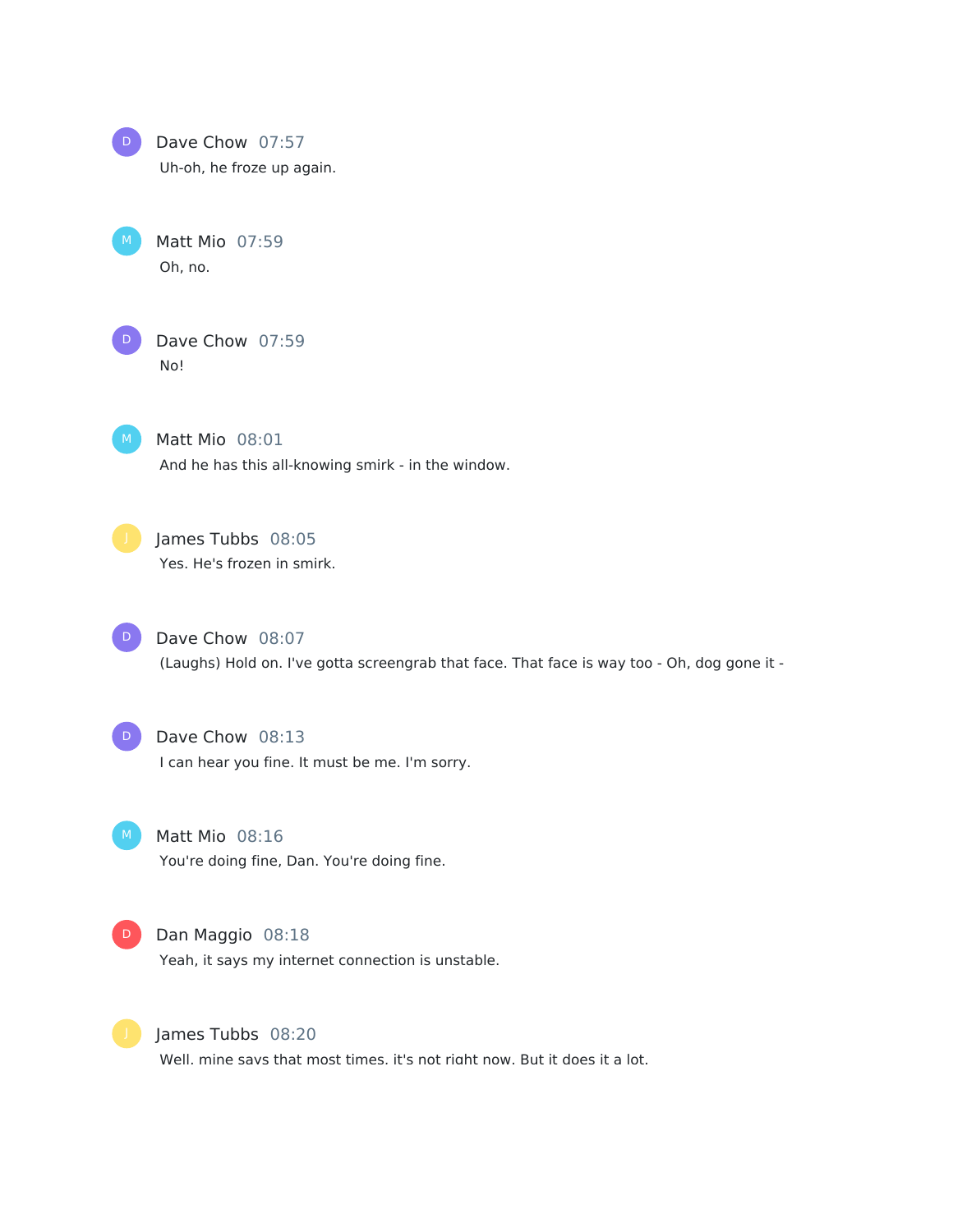#### Well, mine says that most times, it's not right now. But it does it a lot.



#### Heather Hill 08:24

You sure it's just the internet connection? (Matt laughs) No, it's me, actually.



#### Matt Mio 08:28

(Laughing) Well, I'll tell you what, Dan. We're happy to celebrate with you. We hear you've got some fun stuff planned for tomorrow as well. Hopefully, it's been an enjoyable day. And I don't know if you heard, but we had a listener send in questions, basically, at least indirectly, at you. So we'll see if we can get to these questions today.



#### Dave Chow 08:48

Yeah, the rest of us, we're just gonna sit back and watch.



# Matt Mio 08:50

Right, right.



## James Tubbs 08:51

Dan: Did you get a birthday haircut or shine or whatever?



#### Dave Chow 08:55

No, but I actually had a birthday massage today.

James Tubbs 08:58 Oh nice.



## Matt Mio 08:58 Ooh. Well.



#### Dan Maggio 08:59

Because the curling tournament from last weekend has taken its toll on my legs. So I treated myself to a massage today.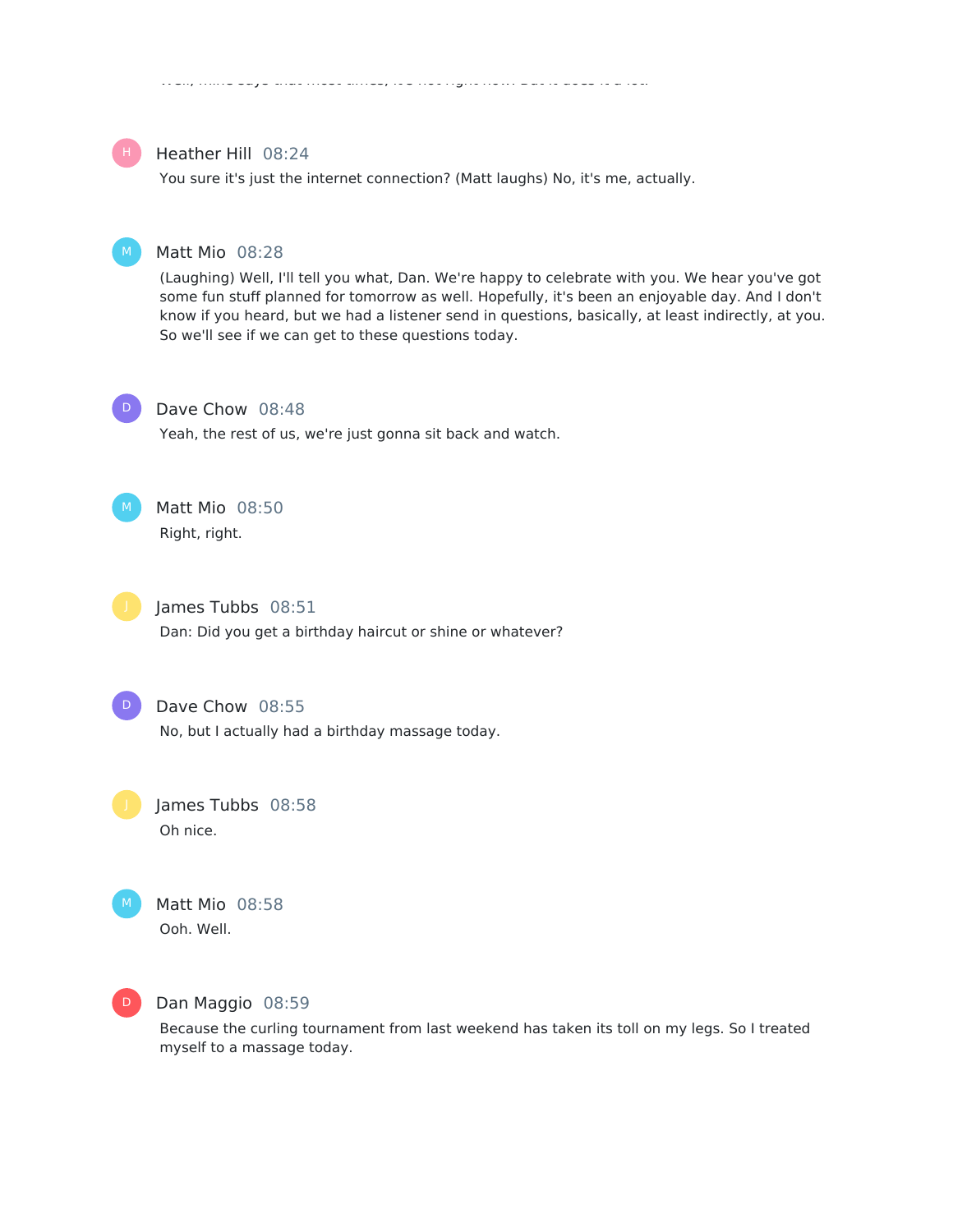

 $M_{\odot}$ 

#### Matt Mio 09:08

That sounds about right.

Mara Livezey 09:09 Fantastic.



#### Matt Mio 09:10

That sounds about right.



#### Dan Maggio 09:10

I asked him if he could take a few inches off the top at the same time, but he said he doesn't do hair, so -



#### Matt Mio 09:16

Folks, this is a program where you can send us questions regarding anything. It's been a while since we've had questions regarding haircuts. If you stump the panel, you win a prize. You can send us the questions in a number of ways: emailing us at ATP@udmercy dot edu, find us on Facebook and Instagram or listen on your favorite smart speaker by asking it to play Ask The Professor at University of Detroit Mercy. These questions were sent by - basically at this point I would say one of our longest time question senders Kymberleigh Richards, of Van Nuys, California, and she basically said, "Dan Maggio should get a kick out of these", and that was the only prompt. So I haven't looked at them yet. Let's see what happens.



#### Dave Chow 09:17

They're all Tom Cruise questions. I just know it



D

#### Matt Mio 09:25

(Laughs) I think, now that I've seen the first couple of questions, there is an element of numeracy (as in counting things) involved, but no Calc 3, as far as I can tell. So I think we're in pretty good shape here. Let's start with "What is the most common number of dimples that can be found on a golf ball?"

Dave Chow 10:21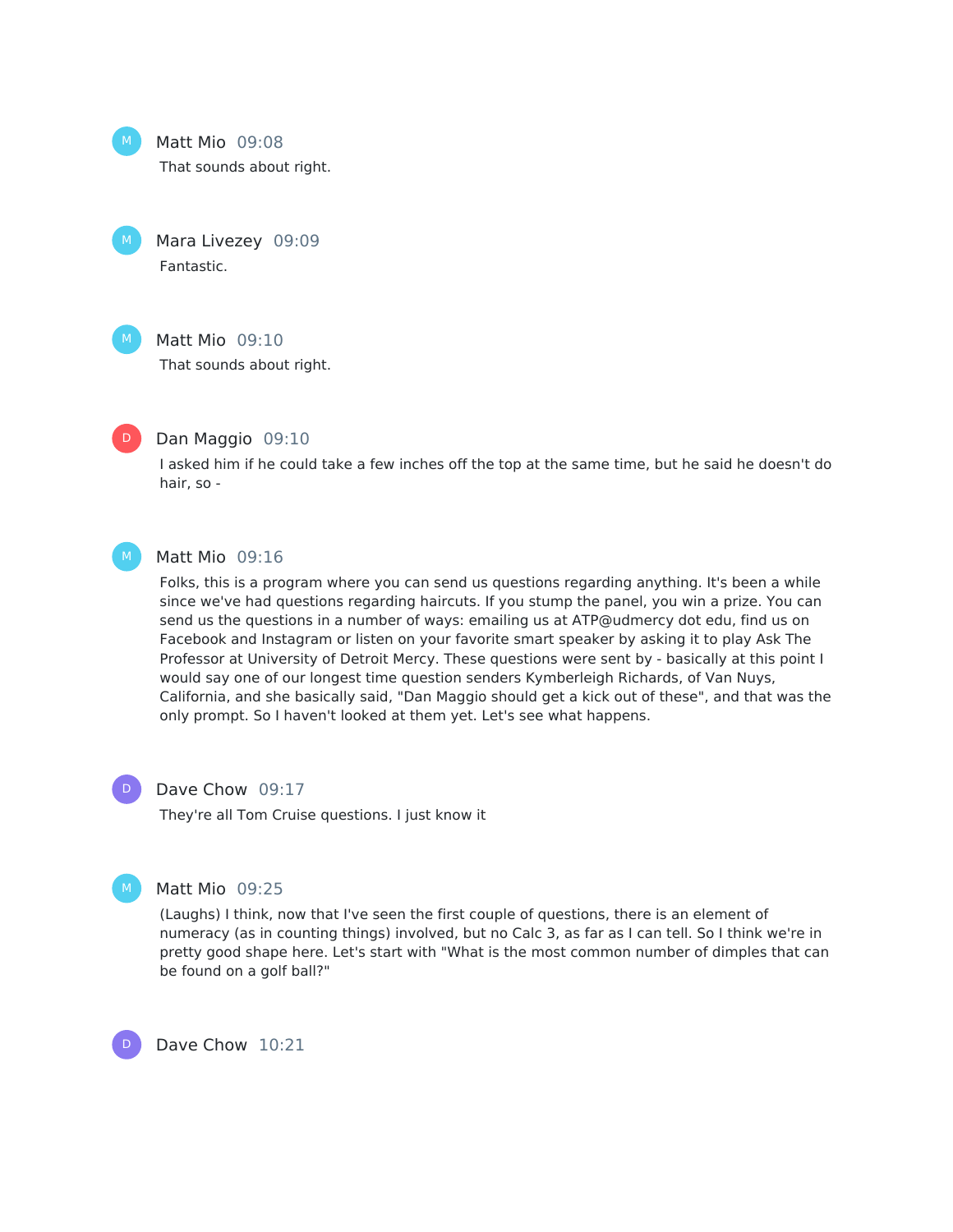364

#### Matt Mio 10:24

I'll tell you what - I'm giving it to you; because apparently, it actually varies based on the brand. I had NO idea. And the range is 300 to 500. And so - as far as I'm concerned, you hit it, pretty square on.



 $M_{\odot}$ 

## Dave Chow 10:38

That's Kendra-esque of you.



## Matt Mio 10:39

That's very Kendra-esque. (Laughs) The only overriding principle of golf ball generation is that it has to have a diameter of 1.68 inches; because I'll tell you what, let's mix a non-decimal based measuring system with decimals. That sounds like a great idea.



#### James Tubbs 10:57

I wonder what that does to the trajectory of the ball though - to change the number of dimples on it.



## Beth Oljar 11:02

Yeah, I was thinking that too.



D

#### Matt Mio 11:05

You know, it says something here, Jim, it says "According to Scientific American, where they actually of course perform some experiments, depth change by only point 001 of an inch can produce radical change in the ball's trajectory".

James Tubbs 11:19 Yeah, I would think so.

Dave Chow 11:20 Yeah.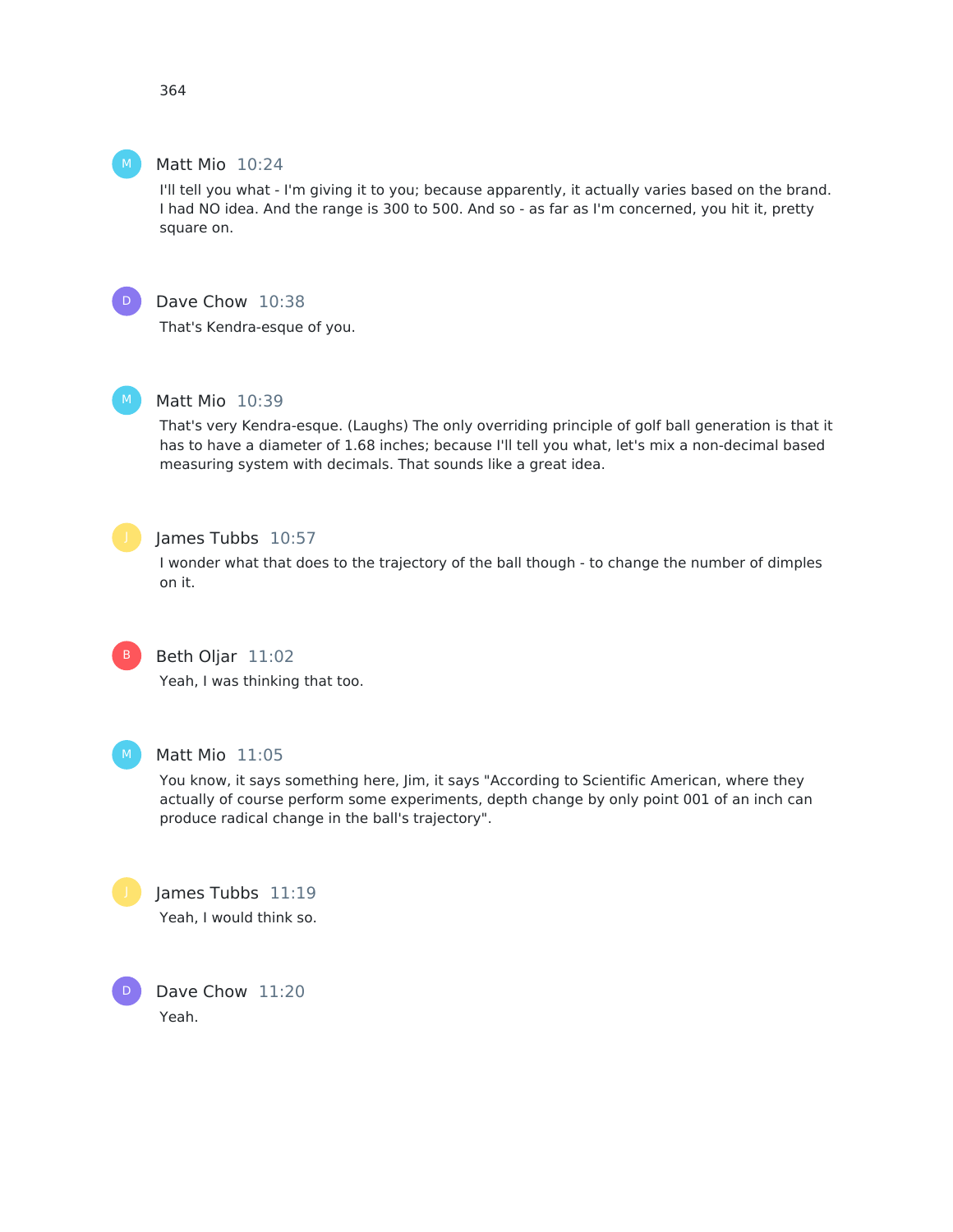M Mara Livezey 11:20 Oh, wow.



Dave Chow 11:22

Do you folks remember that one Mythbusters episode where they did that with a car?



Matt Mio 11:25 Meaning?



Dave Chow 11:26 They put dimples on a car, and I guess it got better gas mileage?



 $M$  Matt Mio  $11:29$ Yeah, That makes sense.

M Mara Livezey 11:30 Huh.



 $M$  Matt Mio  $11:31$ Yep, that makes sense.

James Tubbs 11:32 No, I don't want dimples on my car. So it's -



M Mara Livezey 11:35 That would kind of look a little weird.



D Dave Chow 11:36 We'd leave it up to them to do it. Yeah, not my car either. So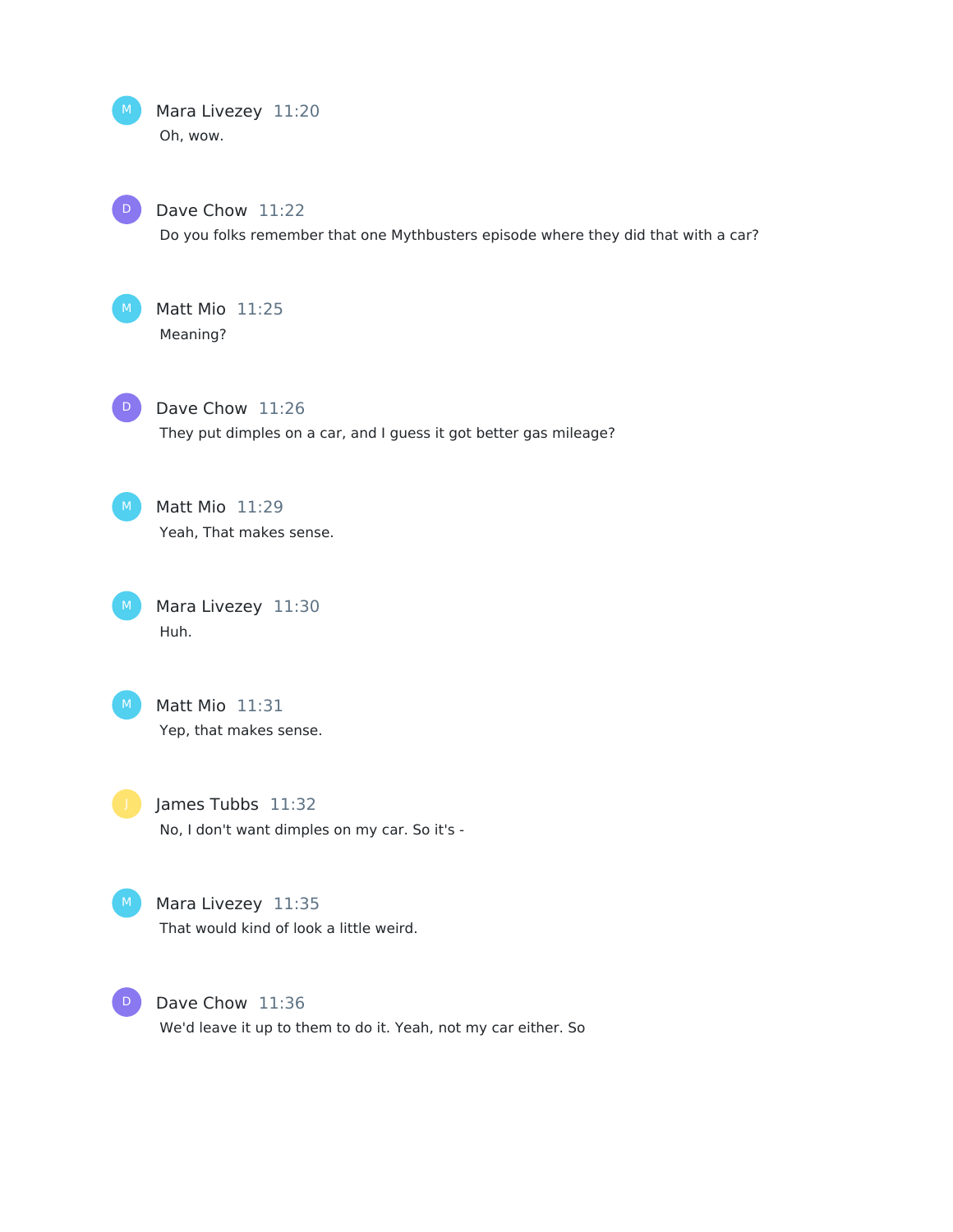

#### Matt Mio 11:39

James Tubbs 11:56

Oh, my gosh. Hilarious. How many feet did a chicken in flight cover to capture the world record for distance flown? It's like an old riddle. Like, "Do chickens fly?" I mean, they're birds. So they fly. They just don't really fly very far. But what's the world record?

28 Matt Mio 11:57 We have 28. Mara Livezey 11:58 I was going to say 24. Dave Chow 12:00 I'm gonna go a little further. 52 Beth Oljar 12:02 I'd say 10. Matt Mio 12:03 I think I can help you out a little bit. It was in 2014 - and the observed flying was 13 continuous second, so I'll give you a chance to revise just a little bit. James Tubbs 12:16 Oh, wow! Dave Chow 12:17 Oh, okay. D B D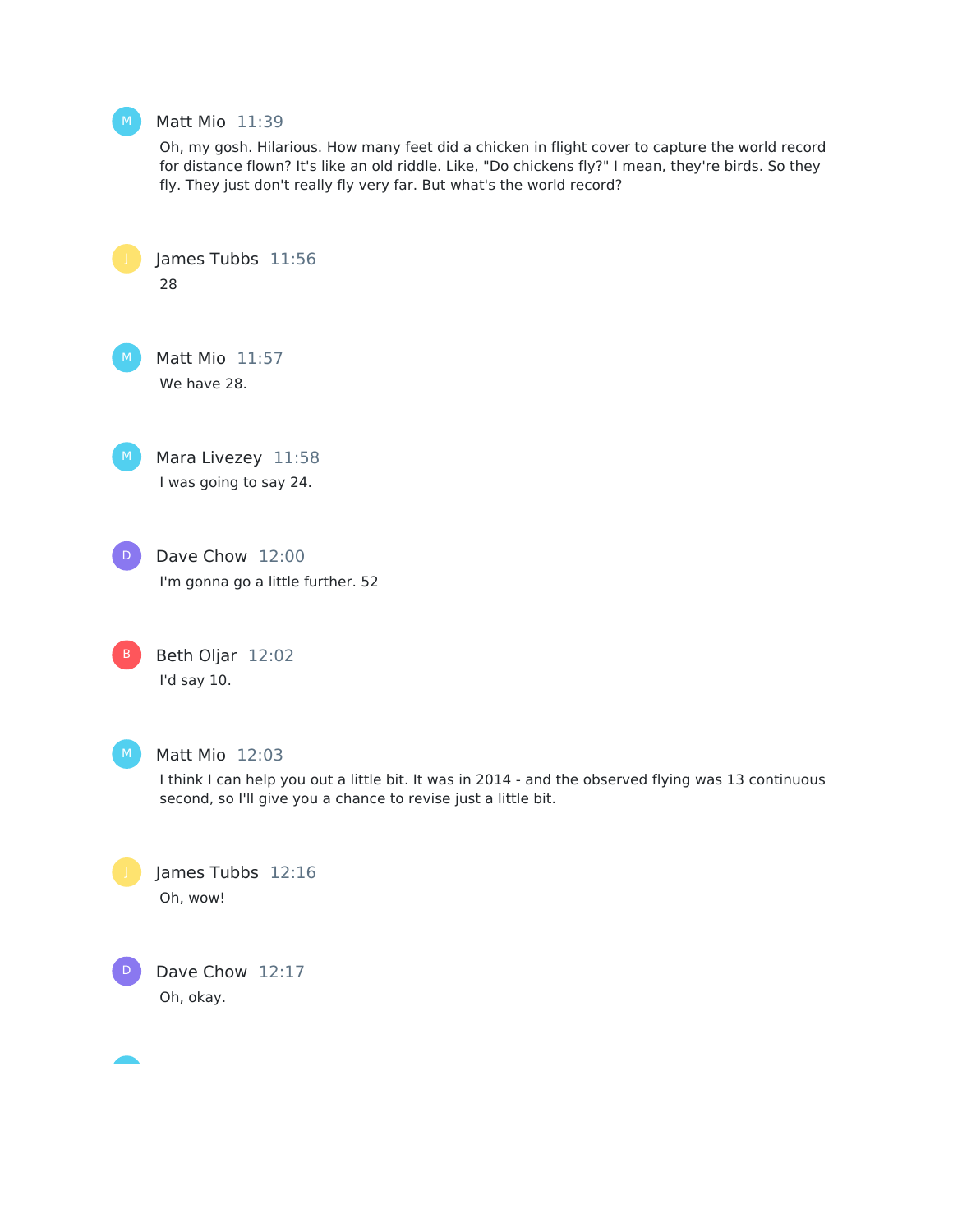Mara Livezey 12:17 That's a lot.  $M$ 

James Tubbs 12:19 Then I would say 88 feet.



Mara Livezey 12:22 I'd say 100.

Dave Chow 12:24  $D$ 

Yeah, let's go 125 now.



Matt Mio 12:26

You know what it says here - that in 13 seconds in 2014, the furthest recorded distance covered by a flying chicken was 301.5 feet.



James Tubbs 12:35 Super chicken!



Matt Mio 12:36 Yes.



Dave Chow 12:37 The length of a football field.



Matt Mio 12:38 Yep.



Dave Chow 12:39 He must have taken some steroids.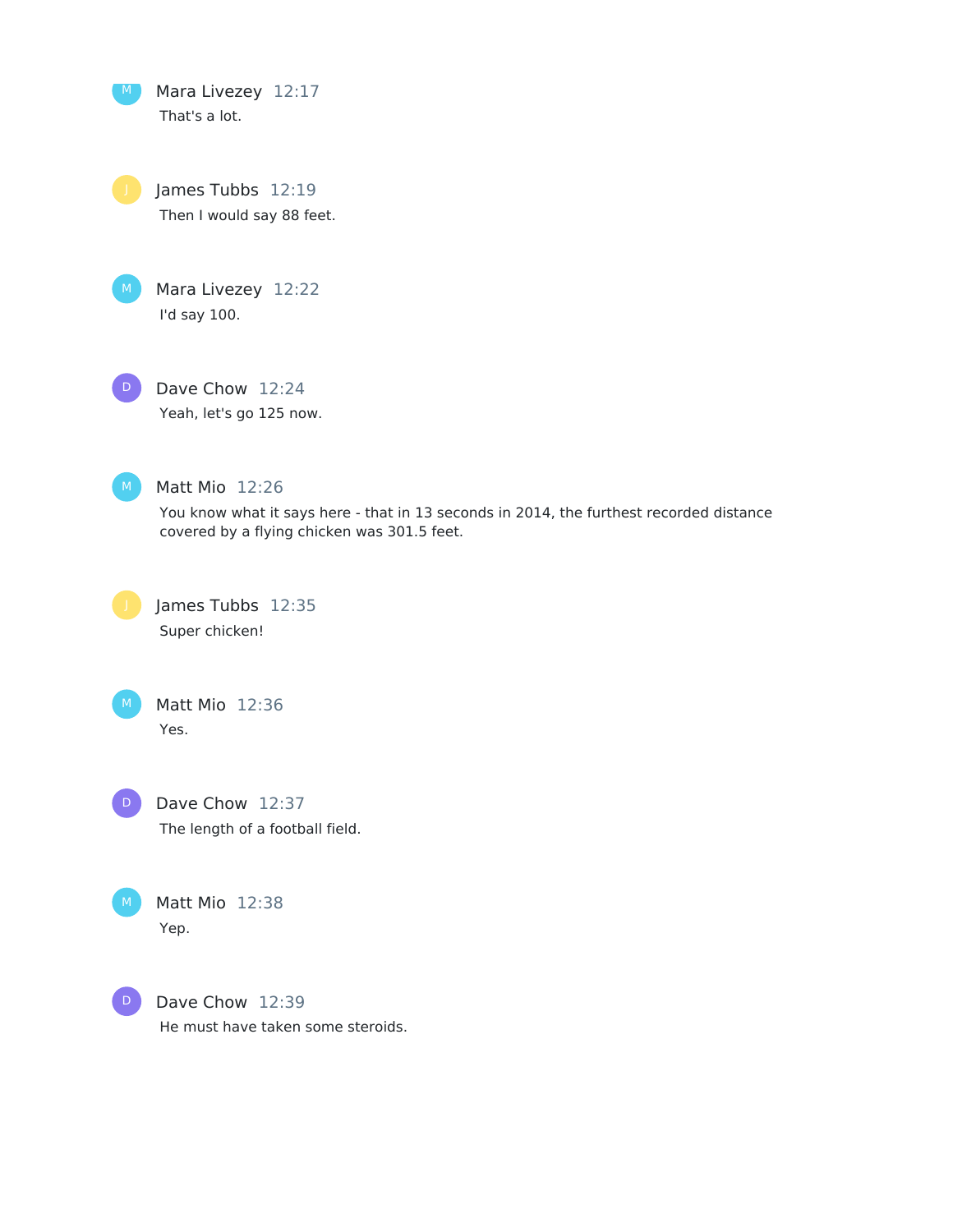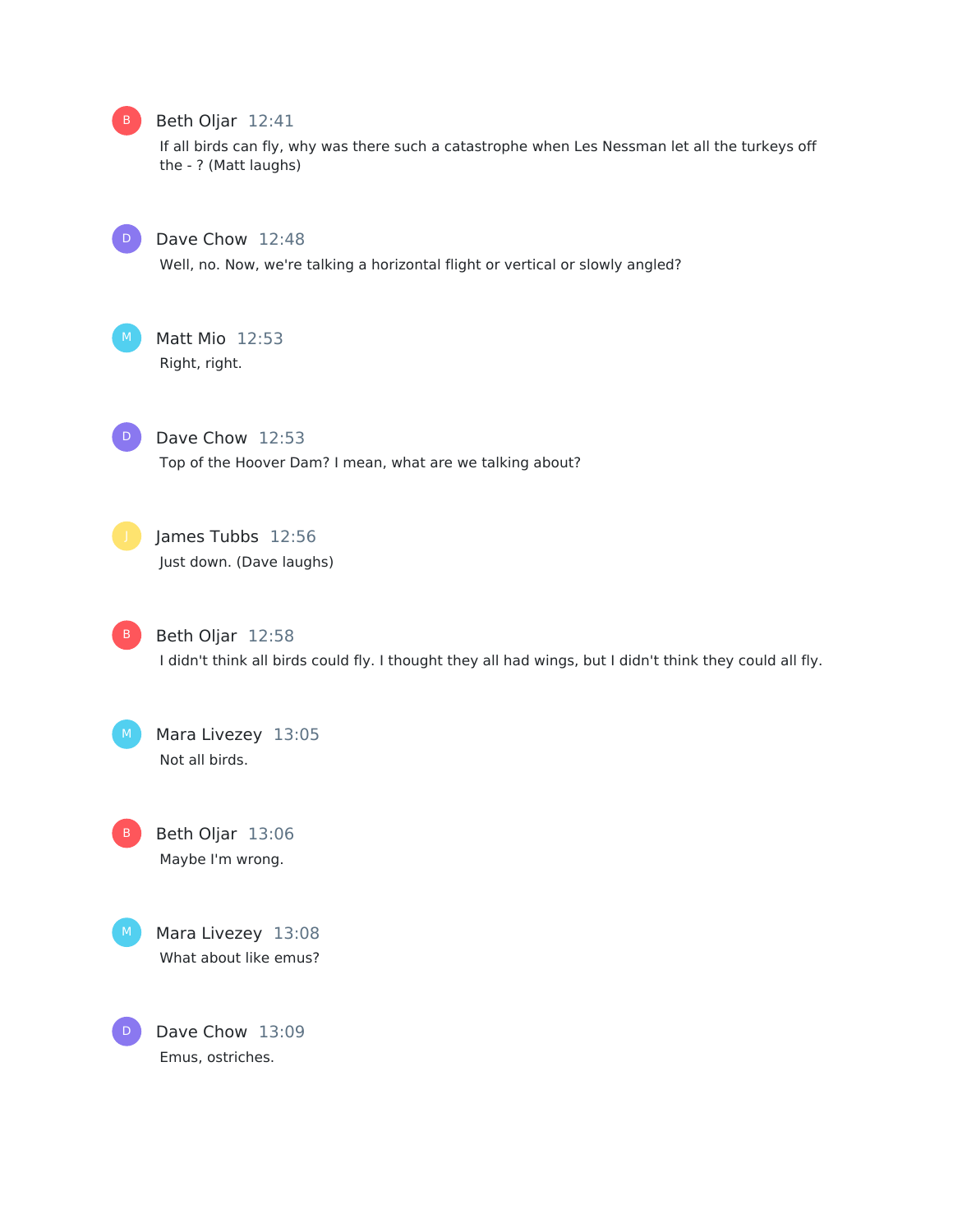

#### Matt Mio 13:10

I mean, I feel like even a penguin could get like airborne for point one of a second or something. You know,



Matt Mio 13:15 Well, so could I (laughing)

Matt Mio 13:18

Ohh, Mara's a bird, (laughs)



Beth Oljar 13:21

When you're jumping off the ice flow, right? - to go get some fish. I'm sure - I've seen Happy Feet. I know -



#### Beth Oljar 13:27

There you go. There you go. Professors: speaking of Guinness, who does Guinness list as the most portrayed literary human character from film and TV, with essentially 254 separate representations in the modern era.

James Tubbs 13:47 Shakespeare?

Heather Hill 13:48 Ebenezer Scrooge H.



M

Mara Livezey 13:50 Sherlock Holmes?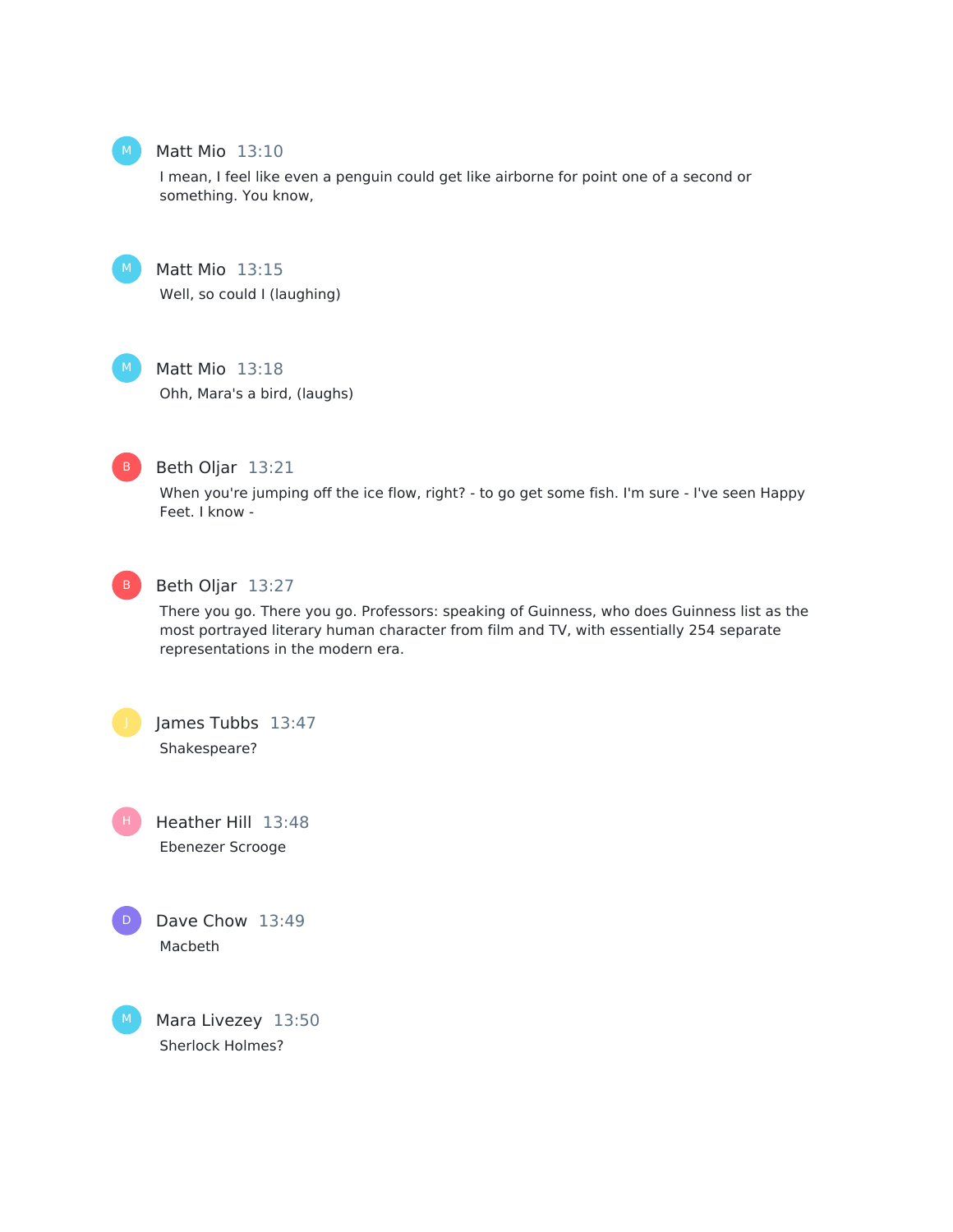

#### Matt Mio 13:52

These are all really good choices. But it goes to Mara this time. It's Sherlock Holmes. Yes, Sherlock Holmes.



Dave Chow 13:57 Really? Wow!



#### Dave Chow 13:58

There's so many different Sherlock Holmes things.



## Matt Mio 14:02

I mean, it's listed here to not forget Muppet Sherlock Holmes - So Kermit the Frog counts. I mean, there's a lot of representations here. You know,



## Beth Oljar 14:10

I just bought the whole series with Benedict Cumberbatch.



Matt Mio 14:13 Oh, yeah.



## Beth Oljar 14:14 Because I just adore it.



## Matt Mio 14:16

Absolutely awesome. By the way, bonus points as far as I'm concerned for the runner up pretty darn close. The runner up is Hamlet. And so I heard Shakespeare. That's good enough for me.



#### Dave Chow 14:27

Wait a minute, hold it. So the runner up is - Wait a minute. Shouldn't be Dr. Watson?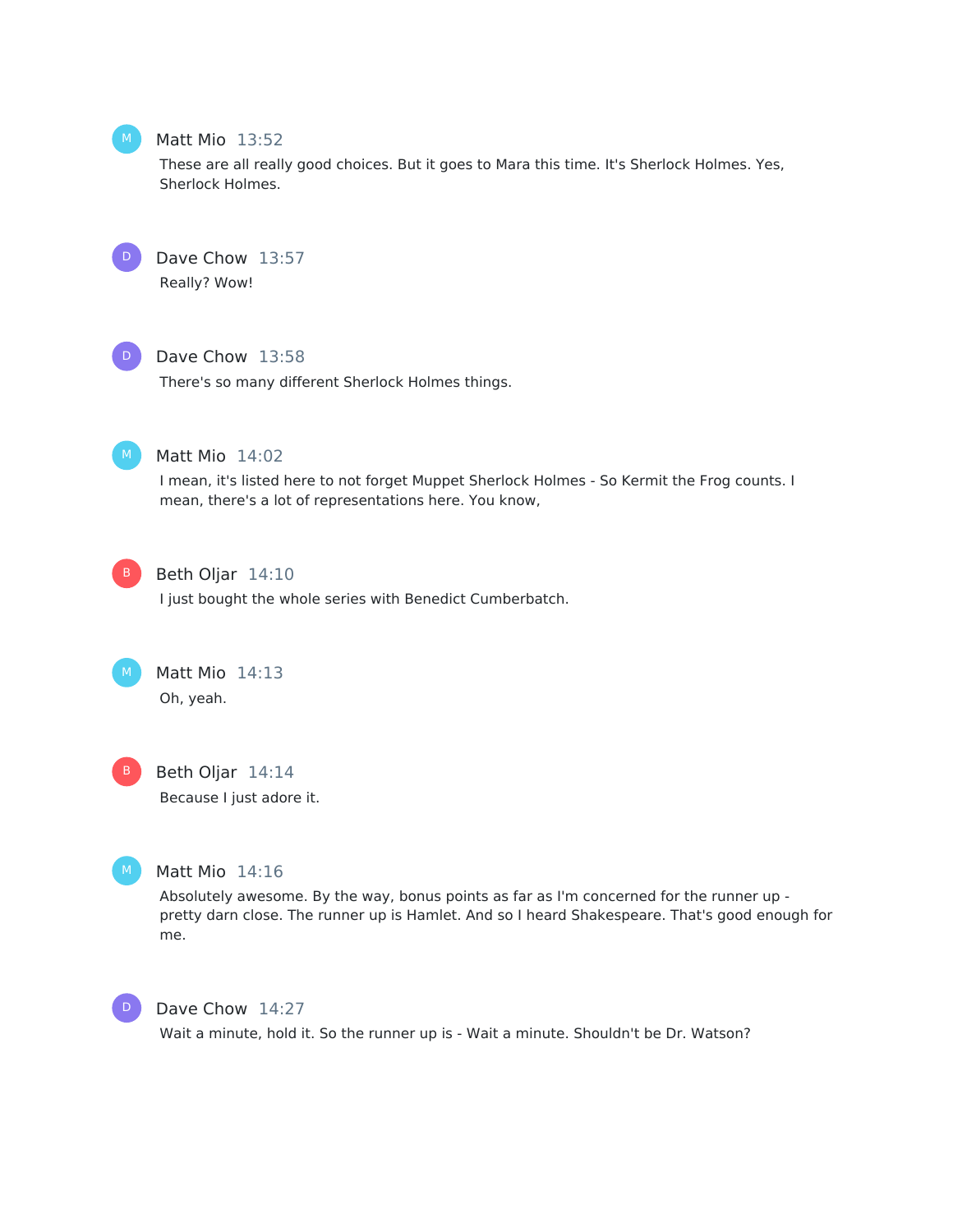

Protagonist.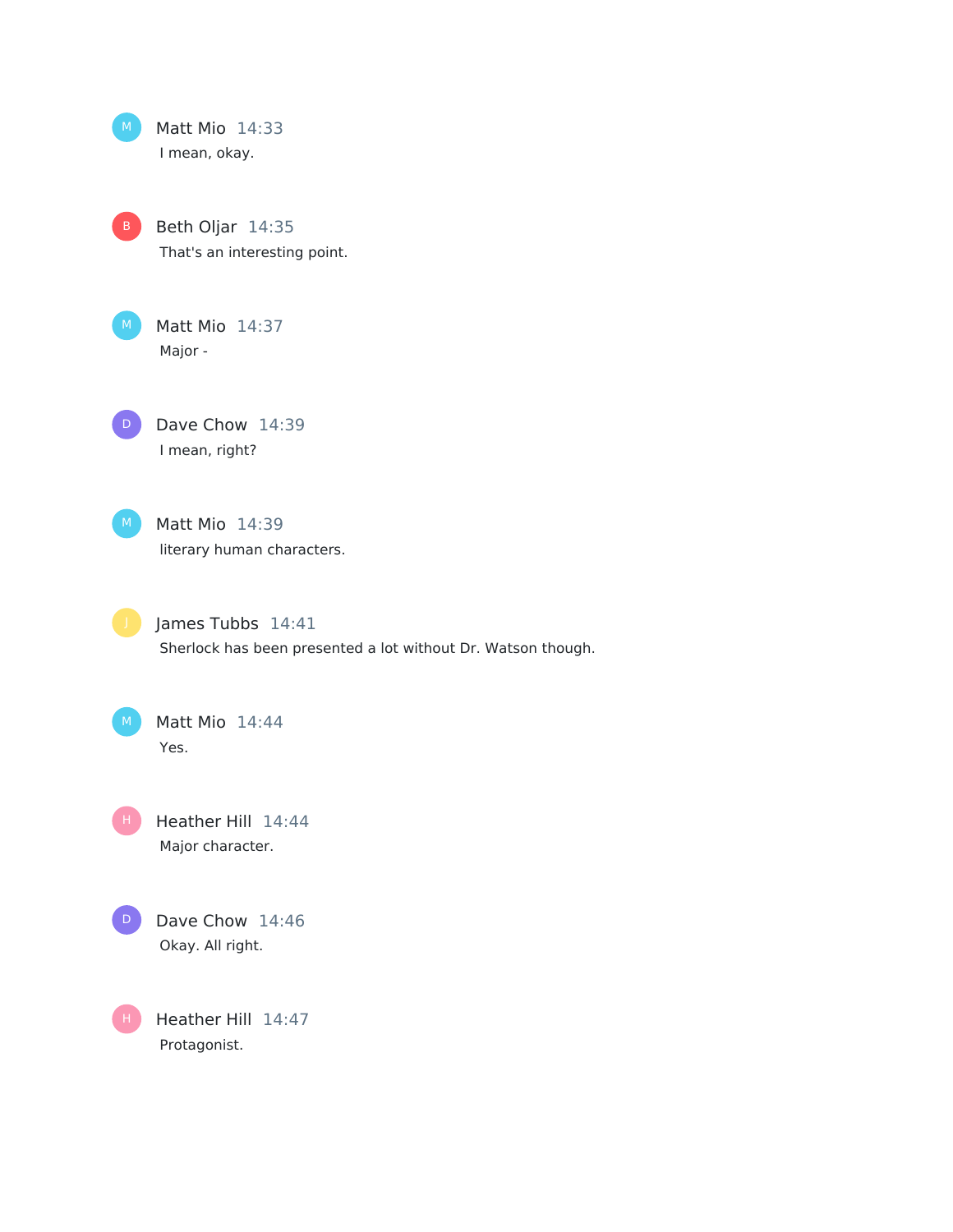

#### Matt Mio 14:48

I mean, I suppose you could do Hamlet without Hamlet, but - Hmm.



#### Beth Oljar 14:51

That would be an interesting play.



#### Michael Jayson 14:56

You're listening to Ask the Professor from University of Detroit Mercy. We're grateful to those listeners who submitted questions for today's show, and we welcome your questions at atp@udmercy.edu. Now, let's return to our host Matt Mio with more questions for the panel.



#### Matt Mio 15:14

These questions were sent by Kymberleigh Richards of Van Nuys, California. In the modern era, this person has published more than 250 works of fiction, making them essentially the author from the modern era with the most published works. Who is it?



Beth Oljar 15:33 Dean Koontz.



Matt Mio 15:34 Nope.

James Tubbs 15:36 James Patterson.



Matt Mio 15:37

No. Let's see. When I say fiction, I definitely mean fiction.

B Beth Oljar 15:44 That's not helping me.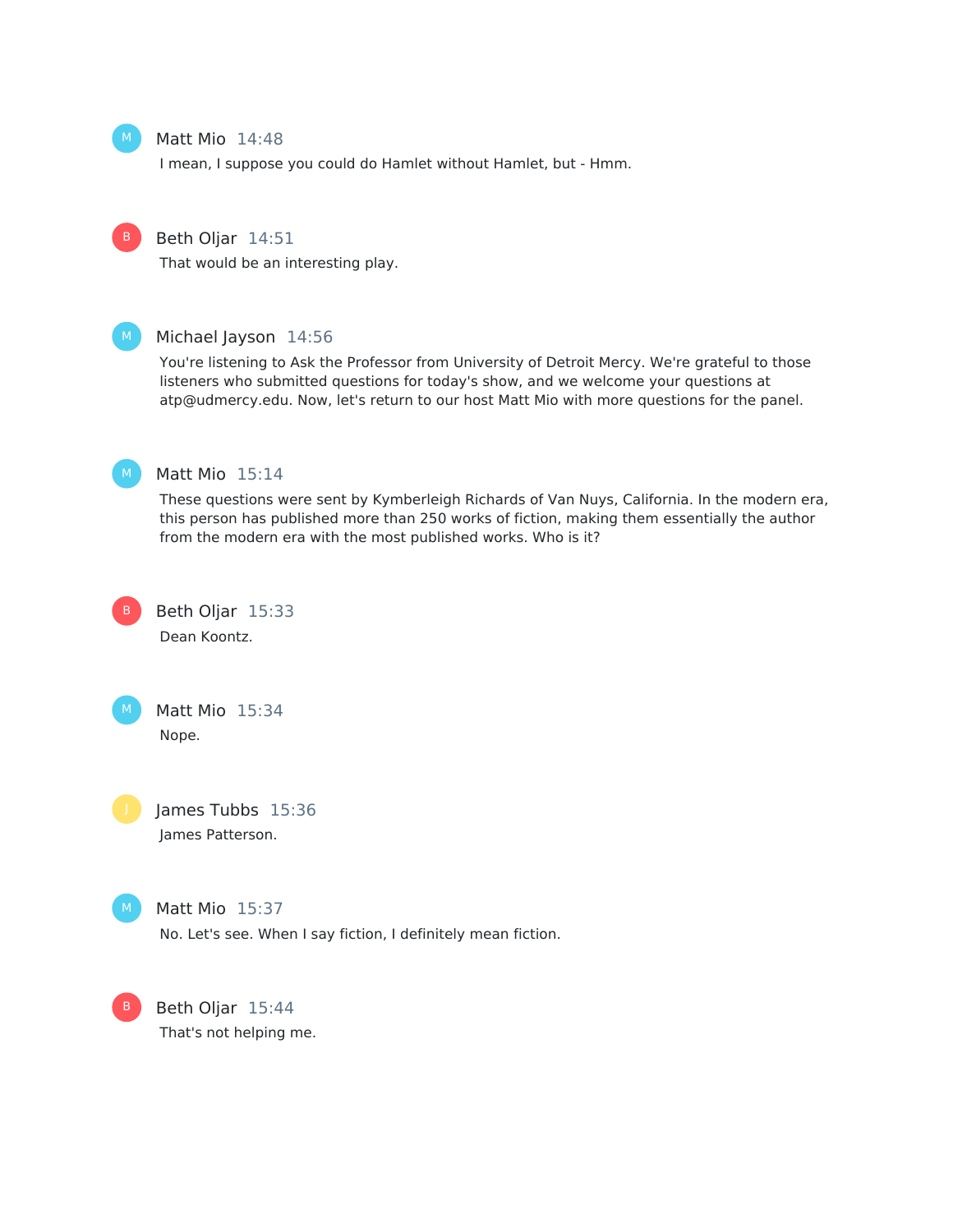

### Mara Livezey 15:46

(Laughing) That's not helpful.

Dave Chow 15:47  $\mathsf D$ 

Science fiction? or are we talking -

## Matt Mio 15:50

This is a long shot. Their best seller of all 250 of those works.

Dave Chow 15:55 Oh,THEIR best seller. D

## Matt Mio 15:55

It has a picture of an exploding volcano on the cover, and it's pretty iconic.

Dave Chow 16:01 D

What are we talking like -

Beth Oljar 16:03 L Ron Hubbard?



## Matt Mio 16:05

L Ron Hubbard is the answer to the question. Yes. There we go. And poor Heather, uh, needs to take a shower because she feels dirty. Yes.



James Tubbs 16:14 I think we all do.

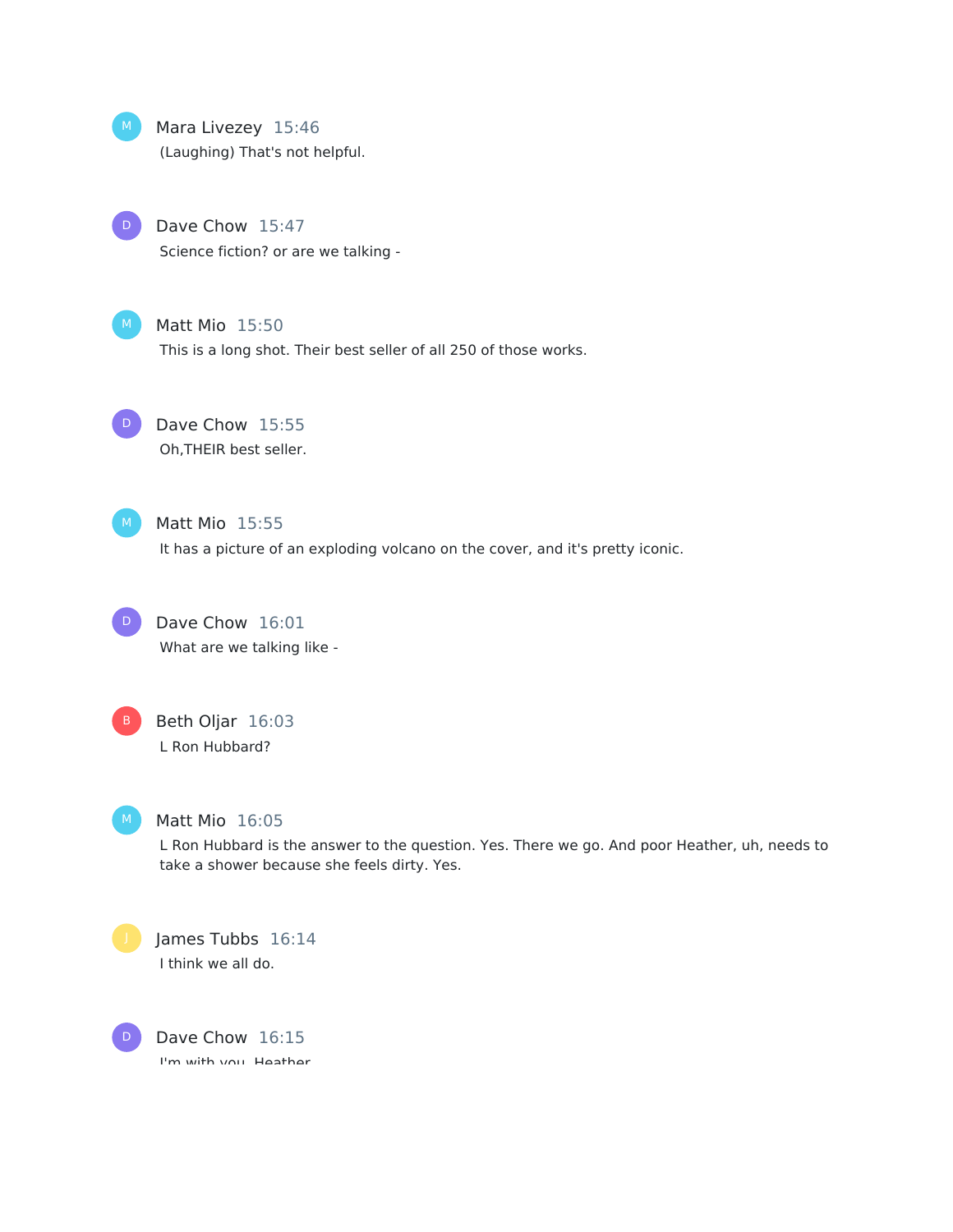I'm with you, Heather.



Beth Oljar 16:16

I was going to say - as do we all?

Matt Mio 16:18 Yeah.



## Dave Chow 16:21

Yeah, hand sanitizer, please.



## Matt Mio 16:22

According to the Church of Scientology, his written teachings make up an approximately 500,000 additional pages, totaling 65 million total words. Um - fiction was used for a reason. Let me just leave it at that.

Beth Oljar 16:38 Okay. B



## James Tubbs 16:38

He never had an unpublished non thought.



## Matt Mio 16:41

Mm-hm. On average, Professors, how many gallons of beer does the average adult American consume in one year?



James Tubbs 16:52 Gallons?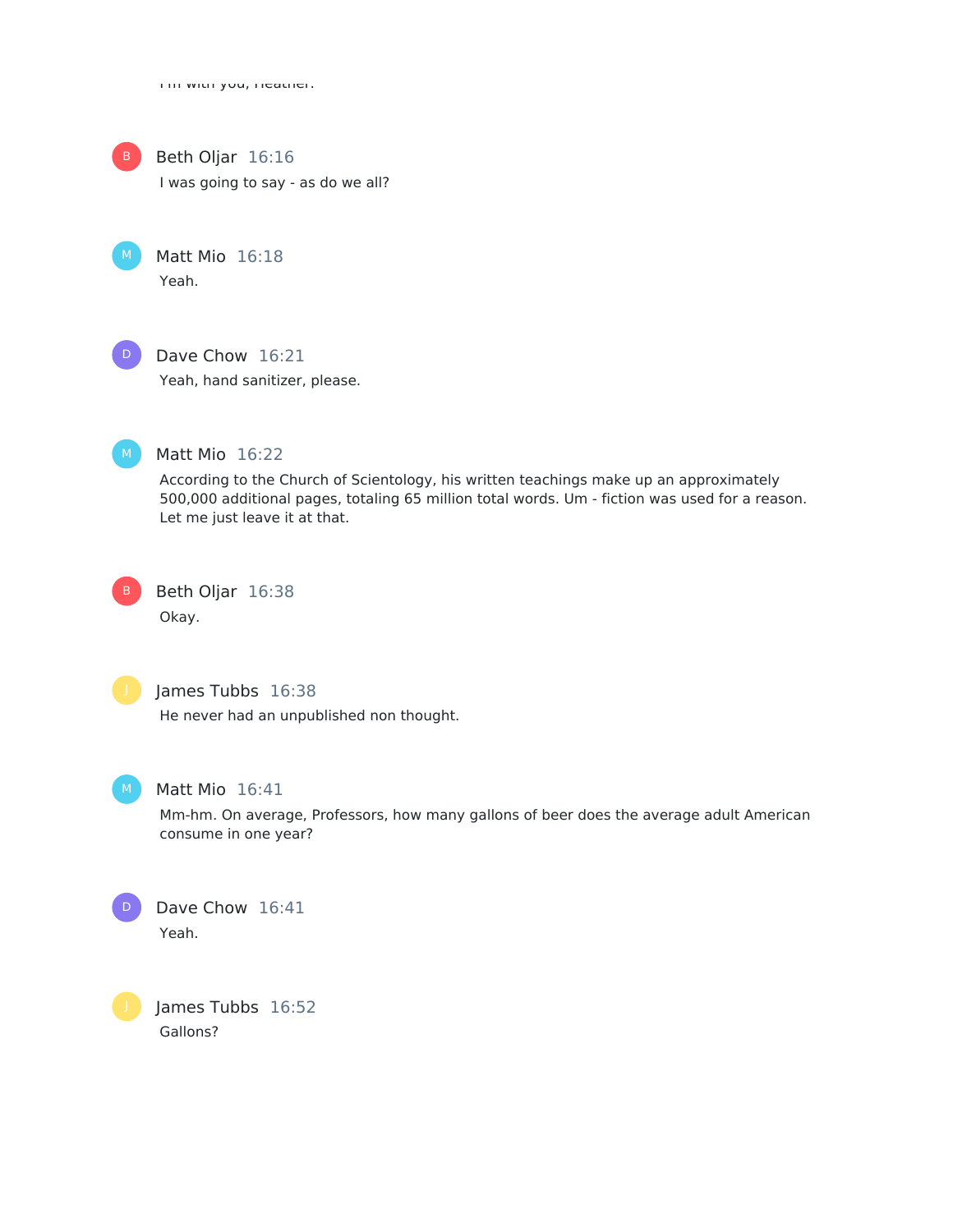| M           | Matt Mio 16:53<br>Gallons of beer.                     |
|-------------|--------------------------------------------------------|
| $M_{\odot}$ | Mara Livezey 16:55<br>Ten                              |
| B.          | Beth Oljar 16:56<br>Oh, no. I'm thinking -             |
| M.          | Mara Livezey 16:58<br>Too low?                         |
| B.          | Beth Oljar 16:58<br>in the hundreds.                   |
| J           | James Tubbs 17:00<br>No.                               |
| D           | Dave Chow 17:01<br>Really?                             |
|             | James Tubbs 17:01<br>A lot of people don't drink beer. |
| D           | Dave Chow 17:03<br>Yeah. Gallons?                      |
| В           | Beth Oljar 17:04                                       |

Maybe.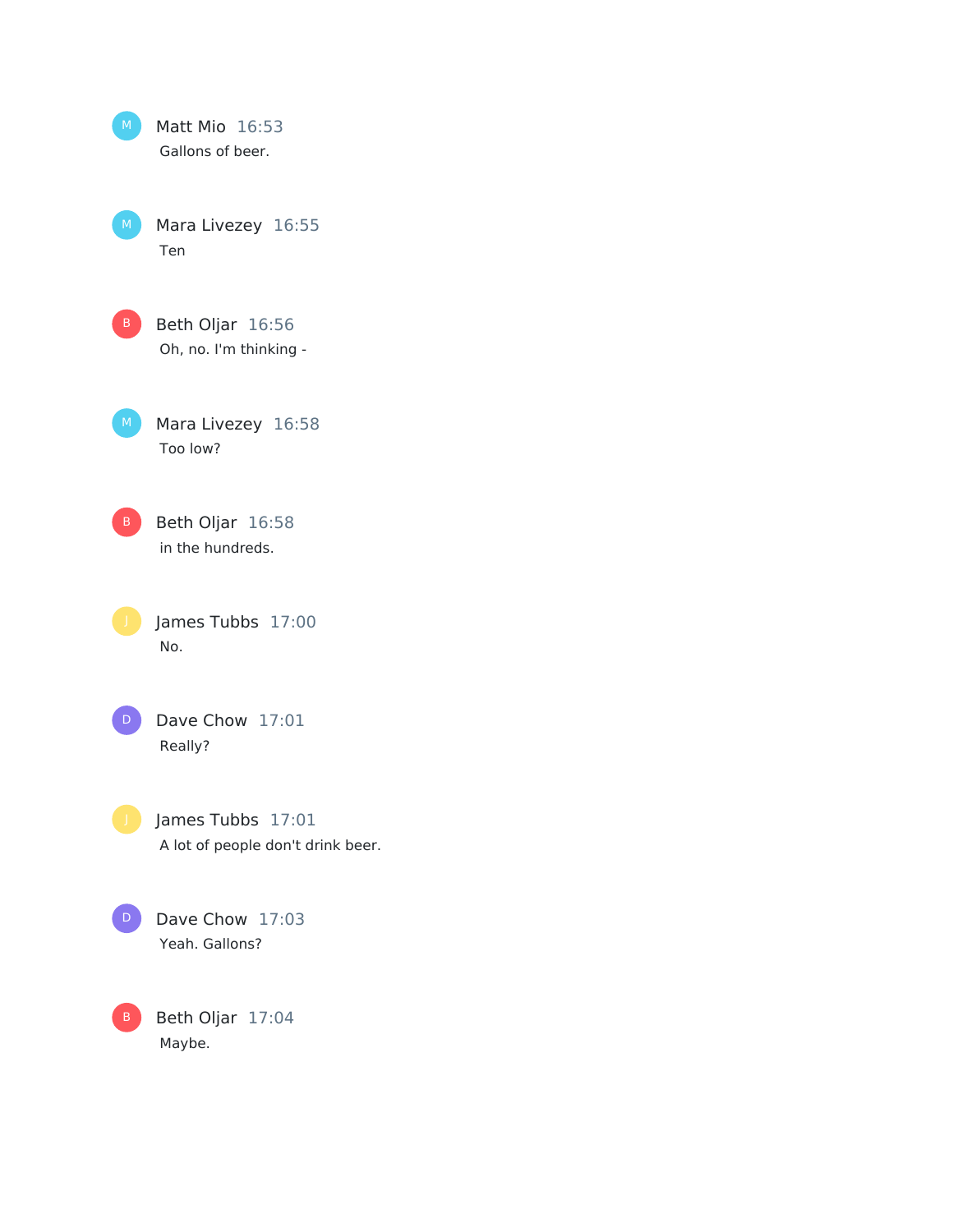



Mara Livezey 17:07 All over the map, as usual.



## Dave Chow 17:09

Hold on. Okay. Hold it - Dan, let's figure this thing out mathematically.

D)

Dave Chow 17:13 Well, just how much - How many - How much in a month?

Dave Chow 17:17 How many pints in a gallon? D

Dan Maggio 17:18 Actually, do a week. D



Dave Chow 17:20 64?



D

## Dan Maggio 17:20

I figured an average American might drink, I'd say four bottles or cans of beer, so that's four times 12. I'll say 48 ounces. How many ounces are in a gallon?

Matt Mio 17:20 Yeah.

Dave Chow 17:20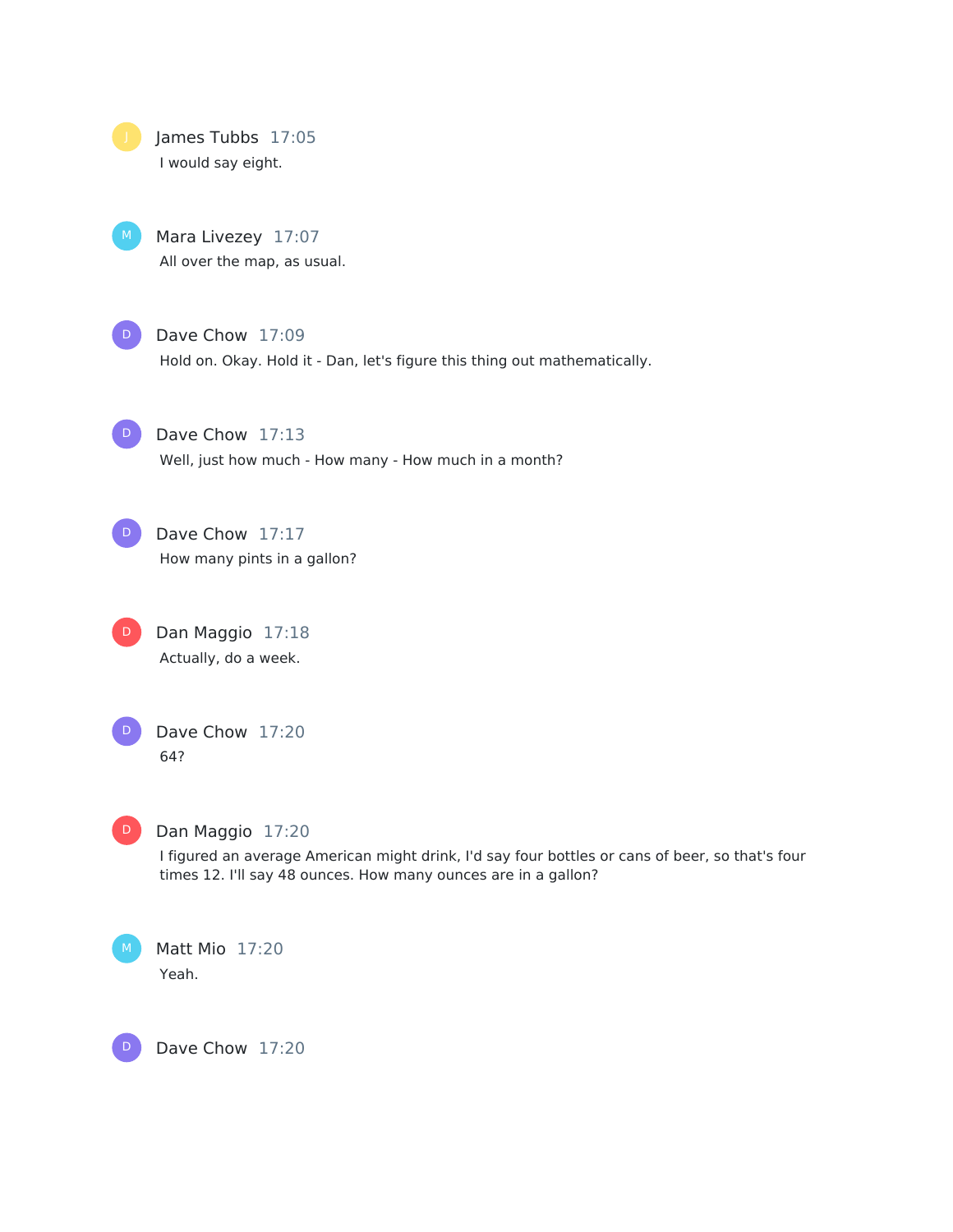You know what, Dan, you're being too logical. We just prefer to -

Mara Livezey 17:33 (Laughing) Just guess  $M_{\odot}$ 

#### Dave Chow 17:40

I'm gonna go to eight. I'm gonna guess eight gallons.



D

#### Matt Mio 17:43

So, it's interesting. I think that you may have been closer to the actual value had you finished your calculation. And it says here that "over age 21 - "



## Dave Chow 17:51

Oh! Not it's week. We were doing week, so 26.



## Matt Mio 17:56

So Dan hits it nearly right on th dot. It's 28.2 gallons.



Mara Livezey 18:01 Woe!



Matt Mio 18:02 Yes. Pretty amazing.



James Tubbs 18:04

Now, Is this an average of people who drink beer or an average of all Americans?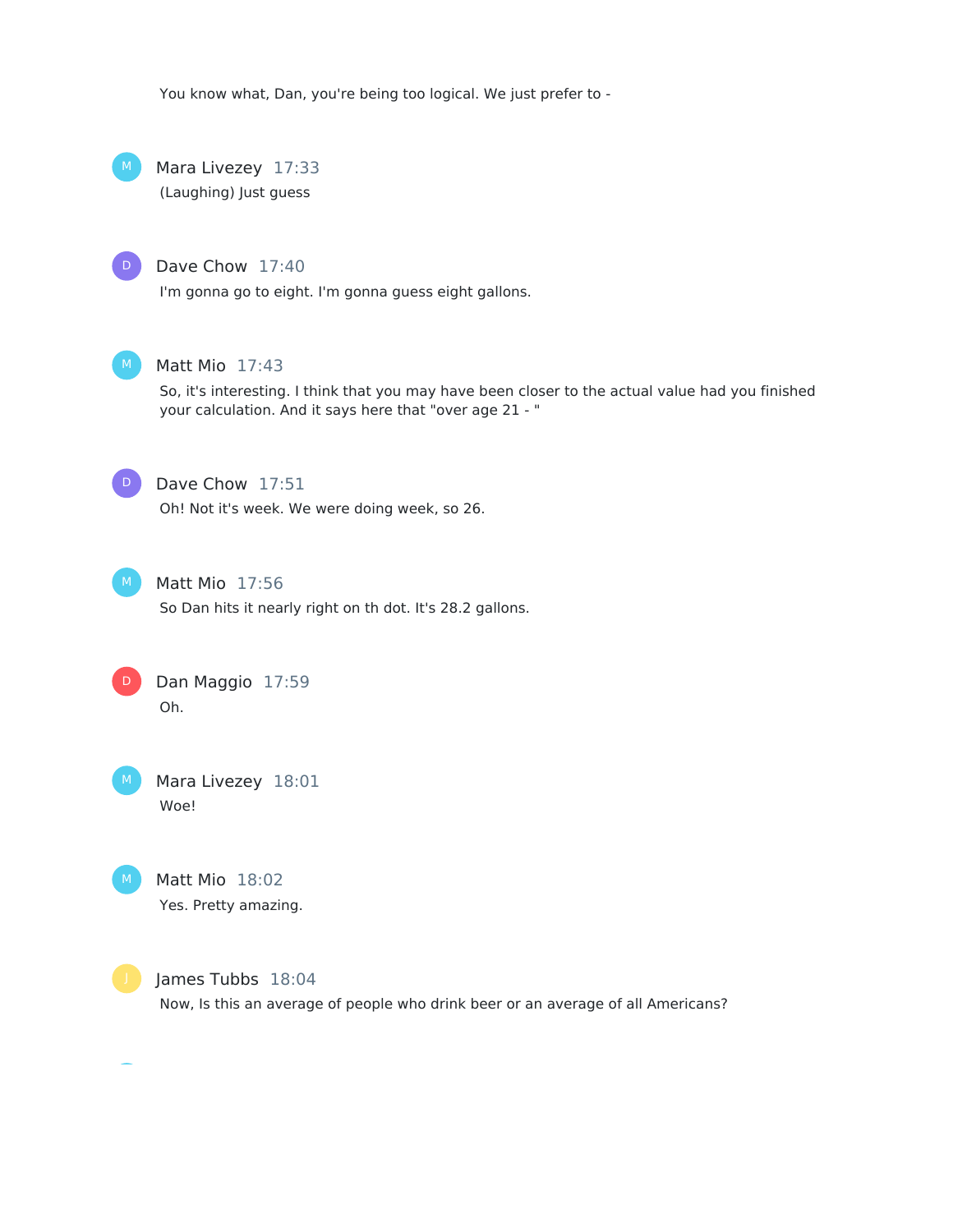Matt Mio 18:08

So now we're getting into the nitty gritty.



## James Tubbs 18:10

Because how does it account for people that don't drink any?



## Matt Mio 18:13

Yeah, That's true. So how about this? Can you grab even one of the top two states who blow that average out of the water at 45 and 43?



Dave Chow 18:23 Wisconsin?







Matt Mio 18:27 No.

Dave Chow 18:28 Really?  $D$ 



Heather Hill 18:28 It's not Wisconsin?

Matt Mio 18:30 Mm-mm. M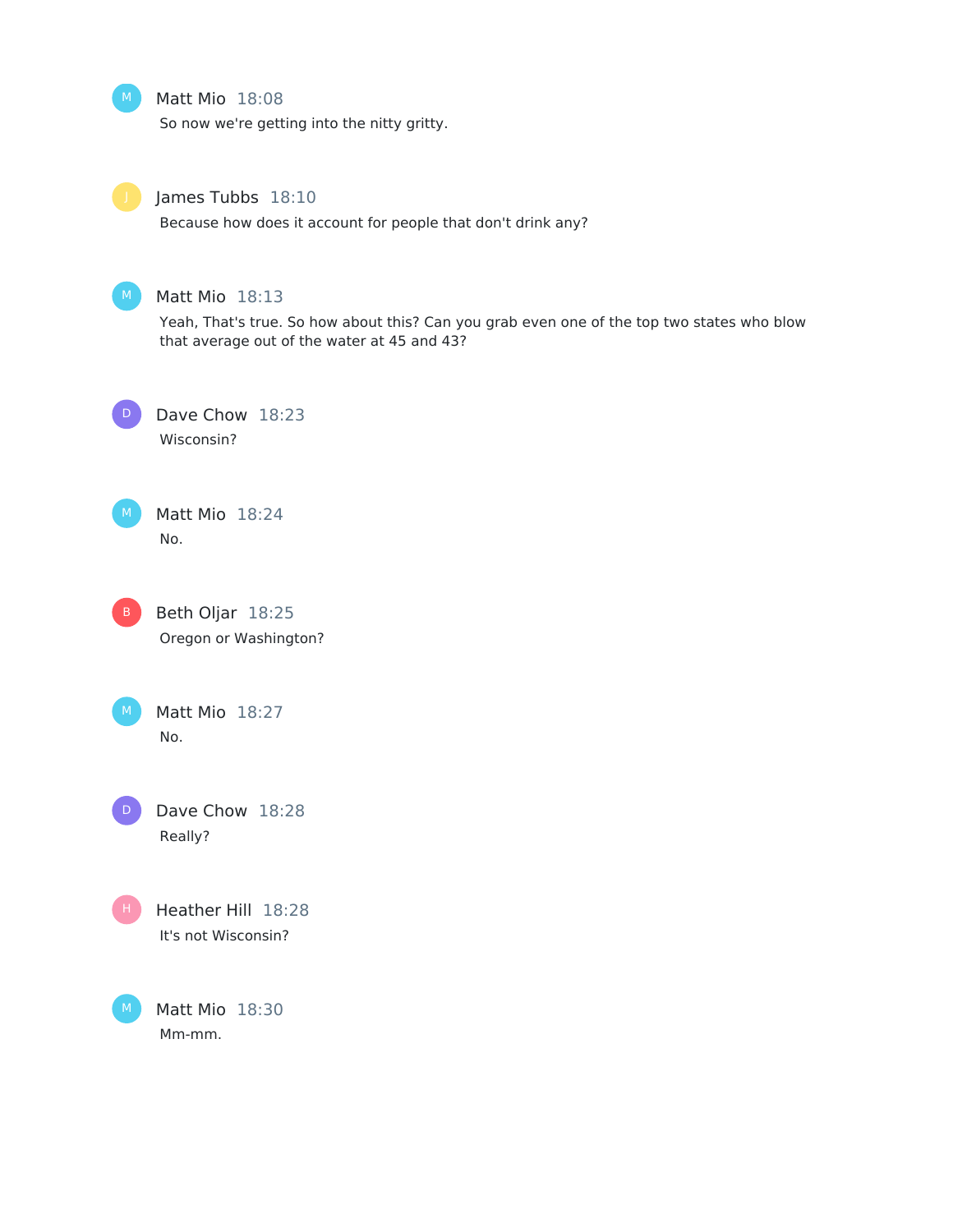

Mara Livezey 18:32 Yeah, per capita?



Matt Mio 18:33

It says here North Dakota and New Hampshire are at the top of the list.

James Tubbs 18:37 Wow.



Matt Mio 18:38

Way at the bottom with only 22 and 20 gallons. Is Connecticut and not too surprisingly -

Dave Chow 18:44 Utah D



Matt Mio 18:45 Utah.



#### Dave Chow 18:47

Yeah, but I agree with Mara. I thought Wisconsin for all of its breweries, you know, when every third street corner has a bar, I mean



Heather Hill 18:57 Instead of a Starbucks.

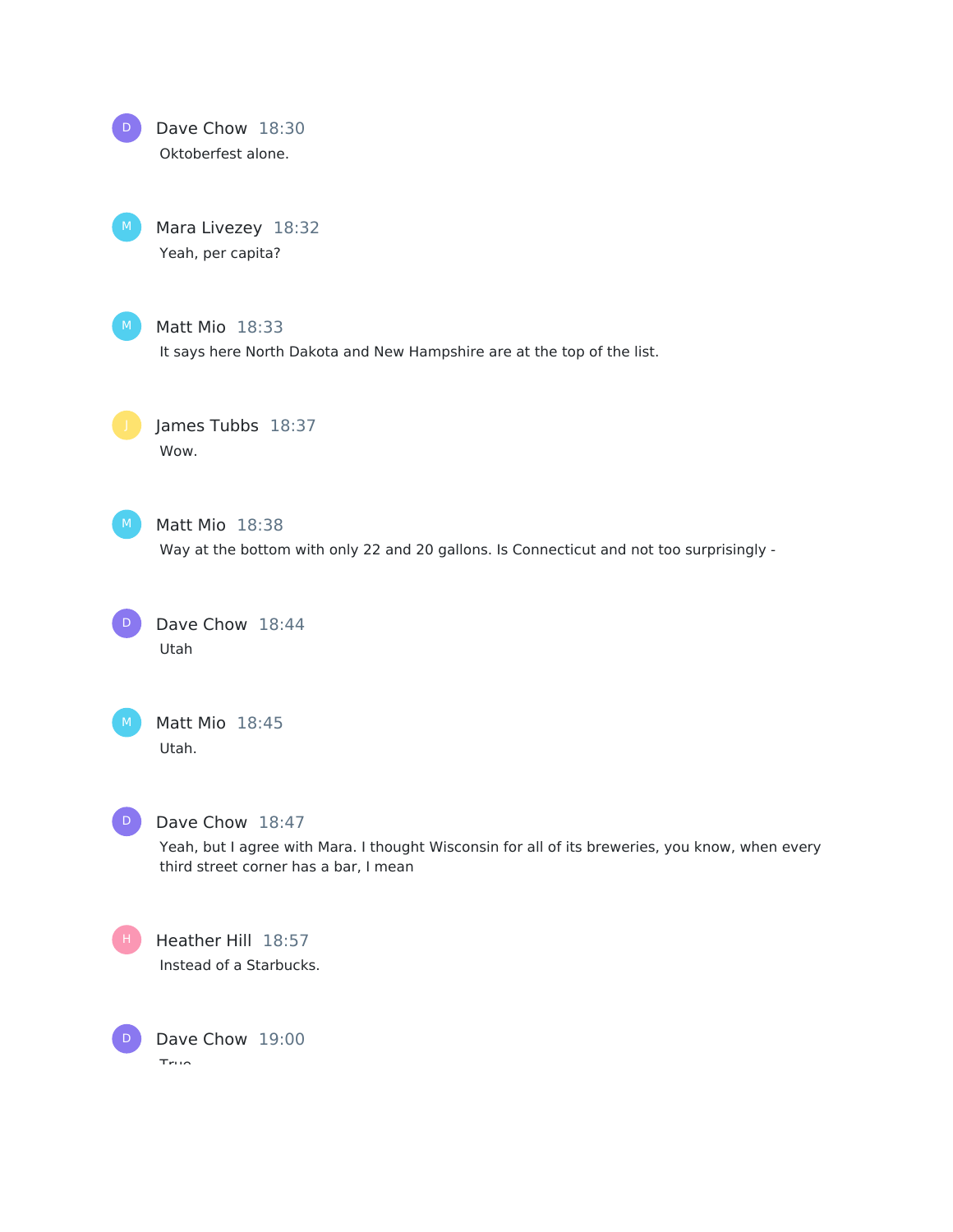True.



Matt Mio 19:01

We're all we know Wisconsin is number three by like a hair, Dave. So -



Dave Chow 19:05

Okay. All right.



#### Matt Mio 19:06

Okay. You know, we had this bit of trivia fairly recently, but I just love it. I just love it to death. Which movie holds the record for the highest number of extras in a single camera-shot scene?



## Dave Chow 19:18 Gandhi.



Matt Mio 19:19 It was Gandhi. Yeah, possibly 300,000 people on set.



Matt Mio 19:24 It's incredible.



Dave Chow 19:25 The funeral scene. Yeah.



Matt Mio 19:27 M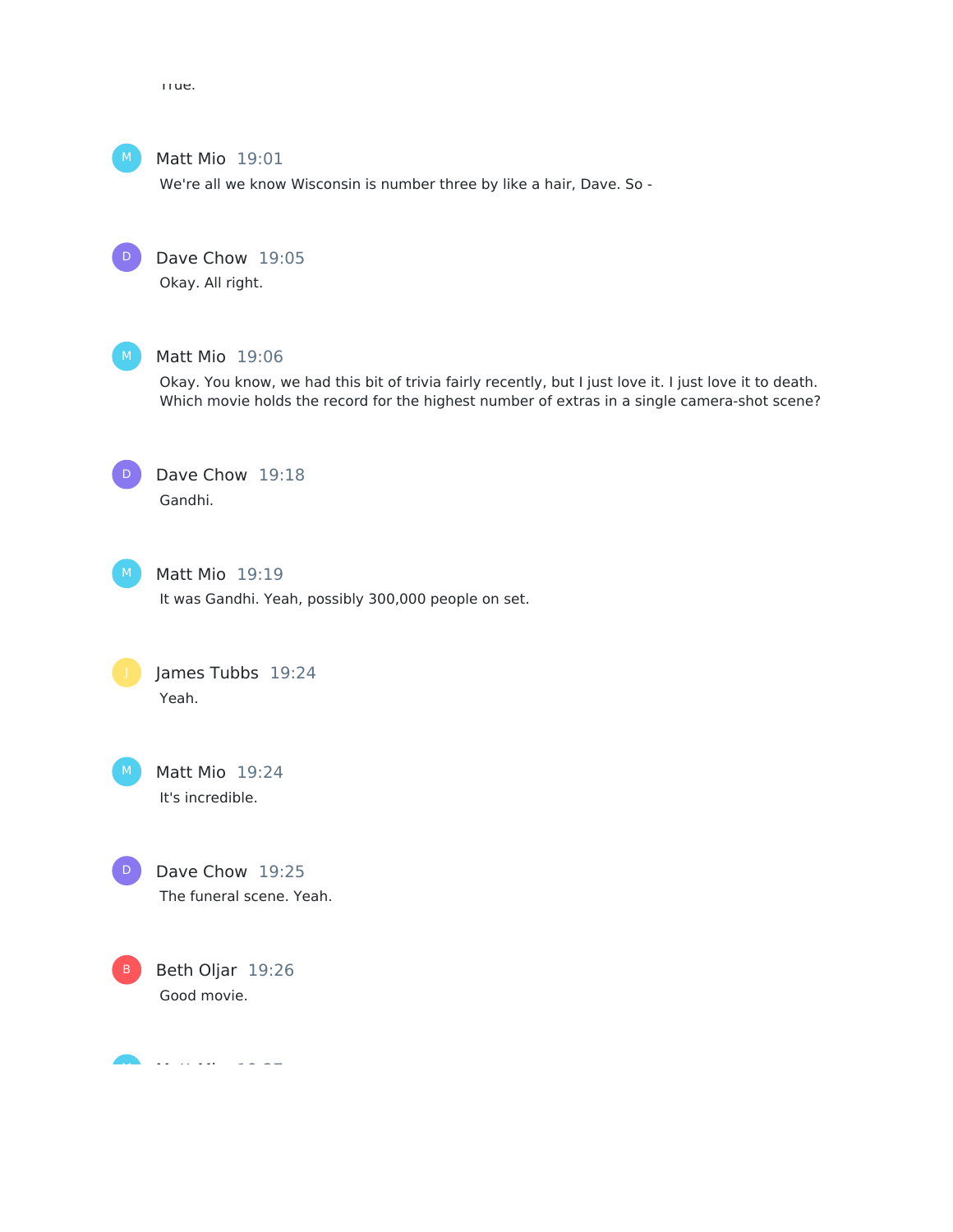

#### M Matt Mio 19:27

Very, very cool. What occupation is considered the most dangerous job in America, if you think about work-related deaths in 2019?



Dave Chow 19:40

Uh, Mortician



D

Matt Mio 19:41

(Laughs) Touche.

Dave Chow 19:46 No?



Matt Mio 19:46 I've got to give it to you. No, but that's not what it says here.



Dave Chow 19:49 Wait a minute. Wouldn't that -



Matt Mio 19:50

I believe it's deaths that occur on the job, Dave. Not -

Dave Chow 19:53 Oh!  $\Box$ 



B Beth Oljar 19:56 Firefighters.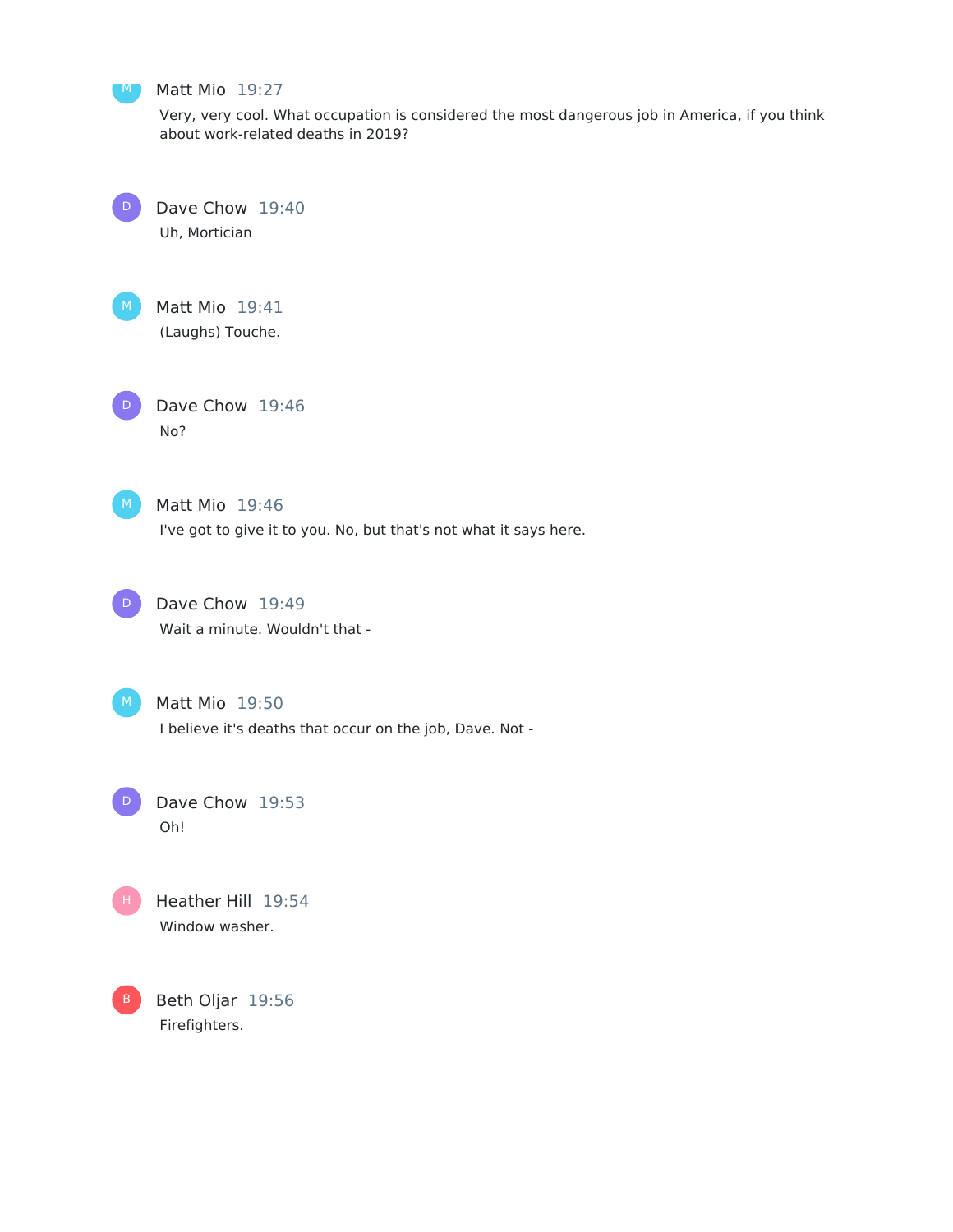| м | Matt Mio 19:57 |  |
|---|----------------|--|
|   | No.            |  |

Beth Oljar 19:58 I'm wrong? It's not firefighters? B

Matt Mio 19:59 It's not firefighters. It's not.

Dave Chow 20:01 Coal miner? D



Dan Maggio 20:02 What about police officers?

James Tubbs 20:05 It used to be coal miners.



## Matt Mio 20:06

You know, They're not even on the list that we have here, because we sort of have a sloping list here. I don't think it will help you. But it was-

Beth Oljar 20:13 Racecar drivers? B



D

#### Matt Mio 20:15

Getting closer. 1,480 work-related deaths in 2019. You know what it was? It was delivery truck drivers. And I suppose in a way that makes sense.

Dan Maggio 20:26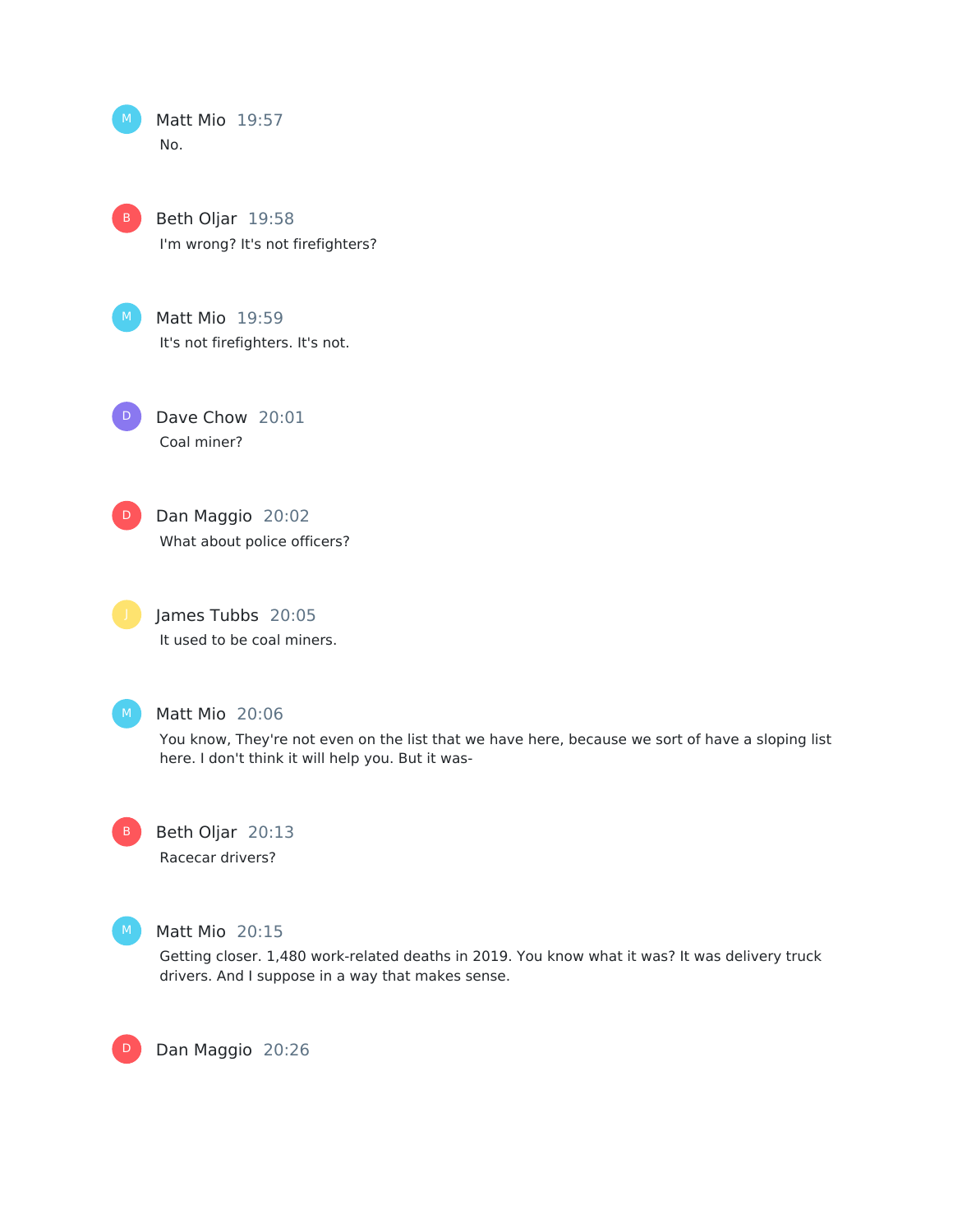Really?



## Dan Maggio 20:26

I still think my answer mortician is valid.



## Mara Livezey 20:30 Lots of deaths.



## Matt Mio 20:32

Uh, per capita, (There's a theme here - for the ones that would rise to the top), fishing, hunting and logging.



James Tubbs 20:41 Yeah.



## Beth Oljar 20:42

As dangerous occupations? Well, I knew - Yeah, logging of course.

Dave Chow 20:42 Okay. Alright.  $\Box$ 

Matt Mio 20:47 Per capita.



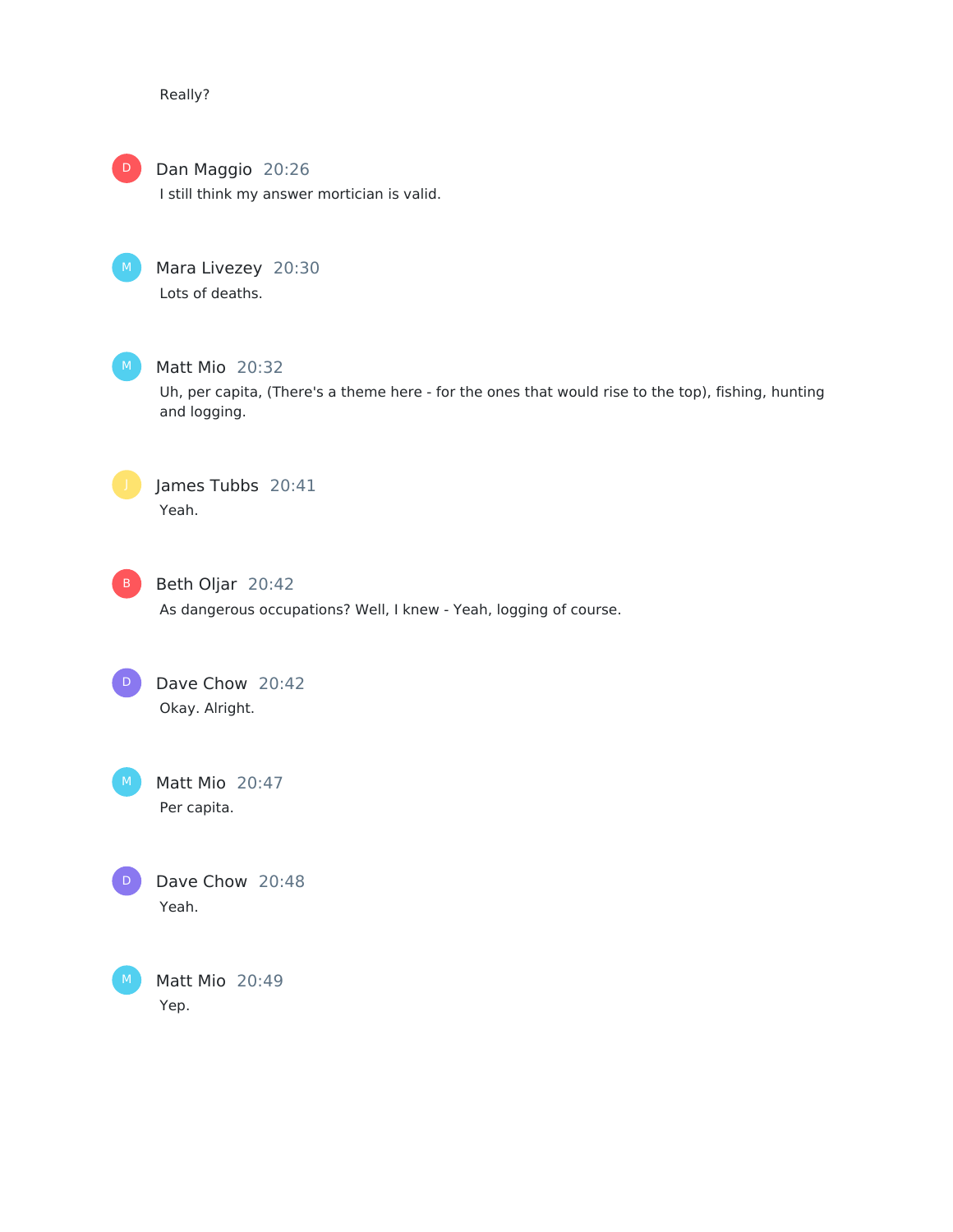#### Dave Chow 20:50

I somehow got the feeling stenographers weren't in the top 10. So I mean -



D

## Beth Oljar 20:54

I thought university professors for sure. (Matt laughs) Yeah.



## Dave Chow 21:00

Who would be stupid not to do that for a living?



#### Dave Chow 21:02

Because we're all actually 39, you know. We just look several decades older - uh, except for Mara.



Mara Livezey 21:09 I'm gettin' there.



Beth Oljar 21:10 We look several decades older.



## Dave Chow 21:12 I'm just 21 all over again.



D

## Matt Mio 21:15

Dan, this is going right up Kimberleigh's - you know, Kymberleigh sending these questions to you. What's the sum of all the numbers on a roulette wheel? I guess we do have to do some math.

James Tubbs 21:26 Ooh

Dan Maggio 21:27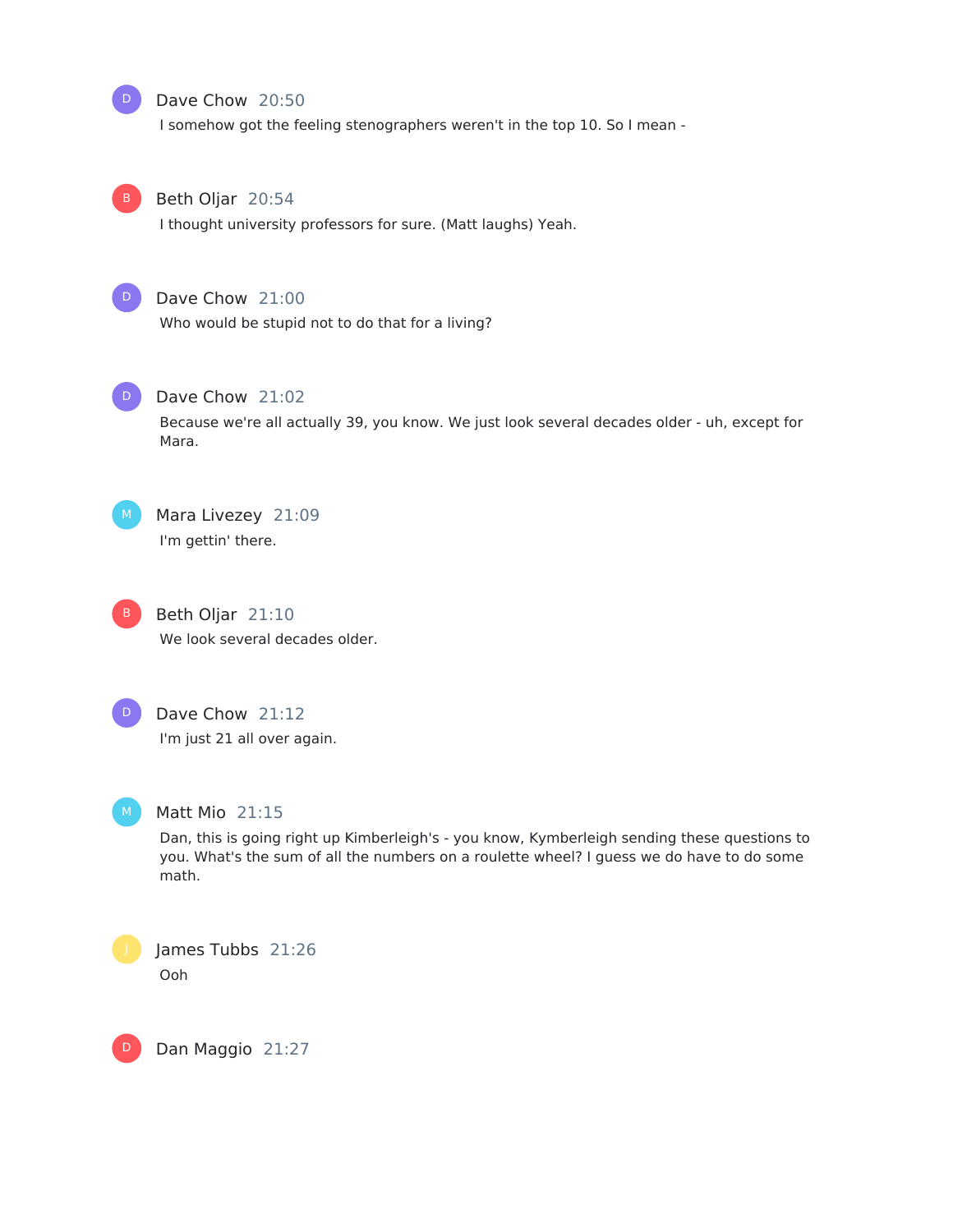What's the highest number on a roulette wheel?

Matt Mio 21:29 36.

D

Dave Chow 21:30 I thought 32 was the highest.

Dave Chow 21:32 I think it's 36. D

Dave Chow 21:35 36? D

Dan Maggio 21:35 528? Oh, 36?  $D$ 

Dave Chow 21:37 Oh, no, no, no, it's six, six, six. isn't it? D

Matt Mio 21:39 Yeah, it's 666.

Matt Mio 21:41 That's right. I remember, there's some -

D

M

 $M$ 

Dave Chow 21:44

There are not 666 numbers on a roulette wheel.

**D** lames Tubbs 21:47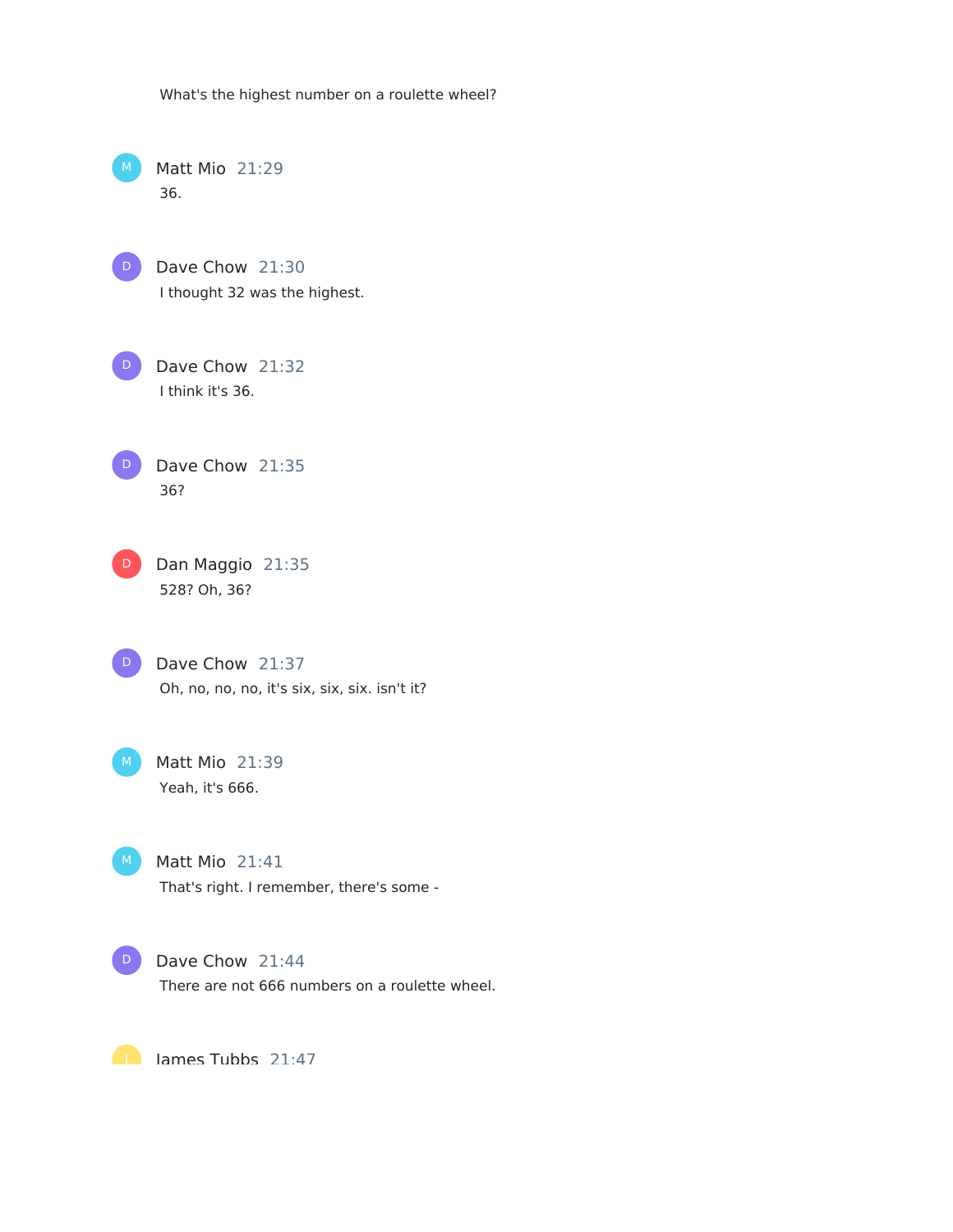, junico rubbs 21:47 No. But the total -

Beth Oljar 21:48 The sum B

Matt Mio 21:49 The sum of zero through 36 is 666.

Dave Chow 21:54 Oh, that's 36 times 37 divided by two.  $\Box$ 

Dave Chow 21:58 Huh? (Matt laughs)

Dan Maggio 21:59 Okay. I believe you. D

Mara Livezey 21:59 Math things. M

B

D

#### Matt Mio 22:02

This is pretty interesting, though. Professors, I would guess that you would get 666 But from there it gets quite a bit stranger and even arbitrary. For instance, adding any three numbers that appear horizontally on the wheel can be related to the number six for instance, the numbers 28, 29 and 30 appear horizontally towards the end of the table. The total for those three particular numbers added together is 87. If you add those digits together, you get 15. And if you add one plus five, it ends up making six again. So there's lots of weird combinations, apparently, that bring you to six.

Beth Oljar 22:38  $So -$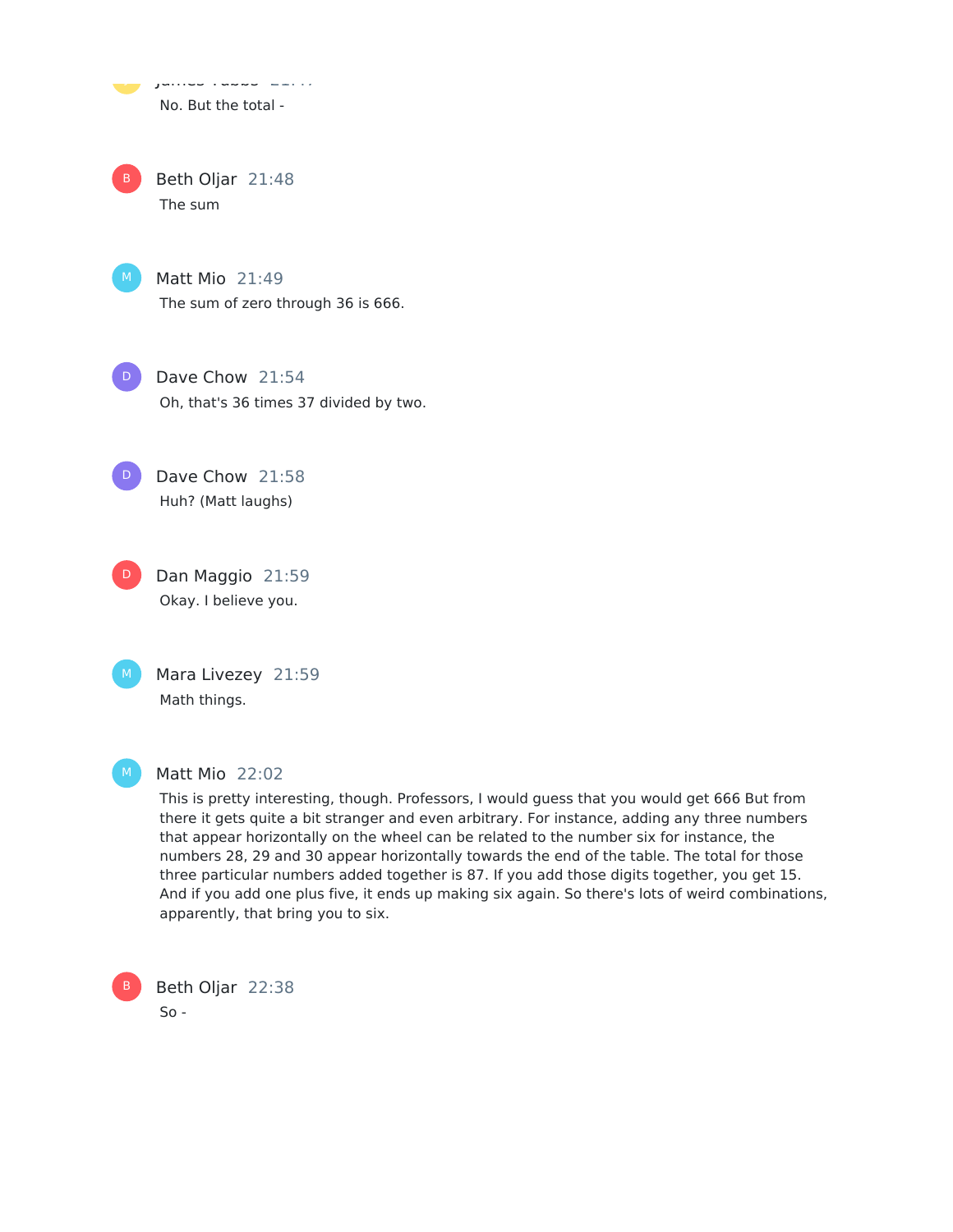James Tubbs 22:39

This sounds like conspiracy theory to me.

Mara Livezey 22:41 Yeah.



## Beth Oljar 22:41

Like Roulette was designed by Lucifer? Is that what -? (Matt laughs)

James Tubbs 22:46 Or Q anon. Maybe Q anon.



## Matt Mio 22:48

I was about to say - "these questions sponsored by Q". What are your odds of hitting the smallest jackpot available on a given Vegas slot machine?



## Dave Chow 22:59

Wait a minute. All the machines have different payouts.



# Dave Chow 23:03

And they're all rigged. So

Heather Hill 23:04 1 in 500. H



Heather Hill 23:06 1 in a trillion.

Dave Chow 23:08 No. For the lowest payout, it'd be what? D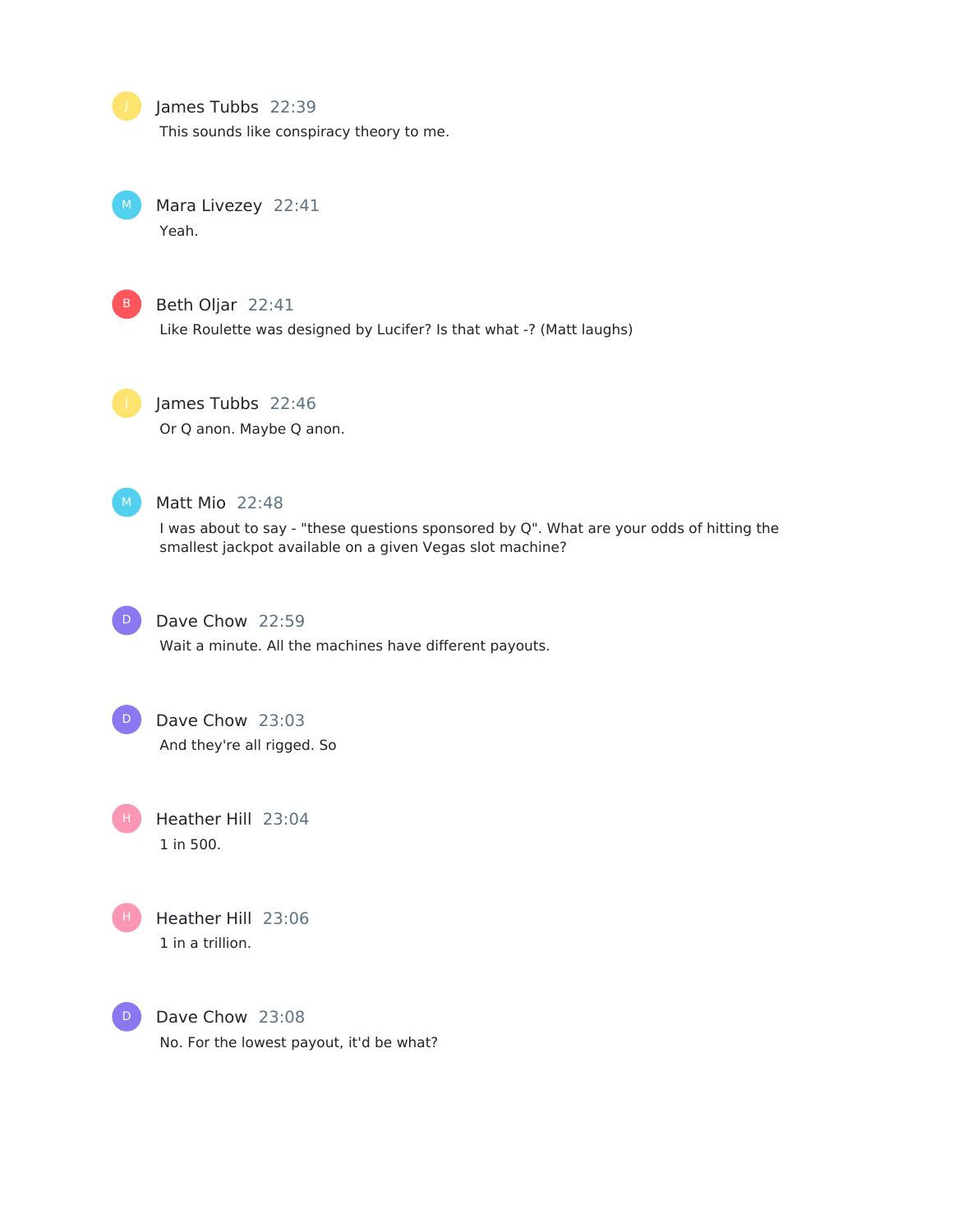

D

Mara Livezey 23:11 One in a million?

Dave Chow 23:13 Yeah.



#### Dave Chow 23:14

I mean, I think that the way you want to think about this is the lowest payout on a slot machine is going to be the most probable odd. Right? So -



## Dave Chow 23:22

Which is probably like one cherry, you know -



## Matt Mio 23:27

This is pretty incredible.

| D | Dave Chow 23:28 |  |
|---|-----------------|--|
|   | One in 10?      |  |



#### Matt Mio 23:29

Kymberleigh says "They say in Vegas, the easier the game is to understand the harder it is to hit. Okay?





## Matt Mio 23:37

In order to hit the 2400 coin jackpot in Vegas, (which I believe they're saying is the smallest jackpot), Your odds are one in 262,144. But to hit the Mega Bucks, it's one in over 49 million. FYI, your odds of dying in a plane crash are more around 10 million. So it's actually more likely, right?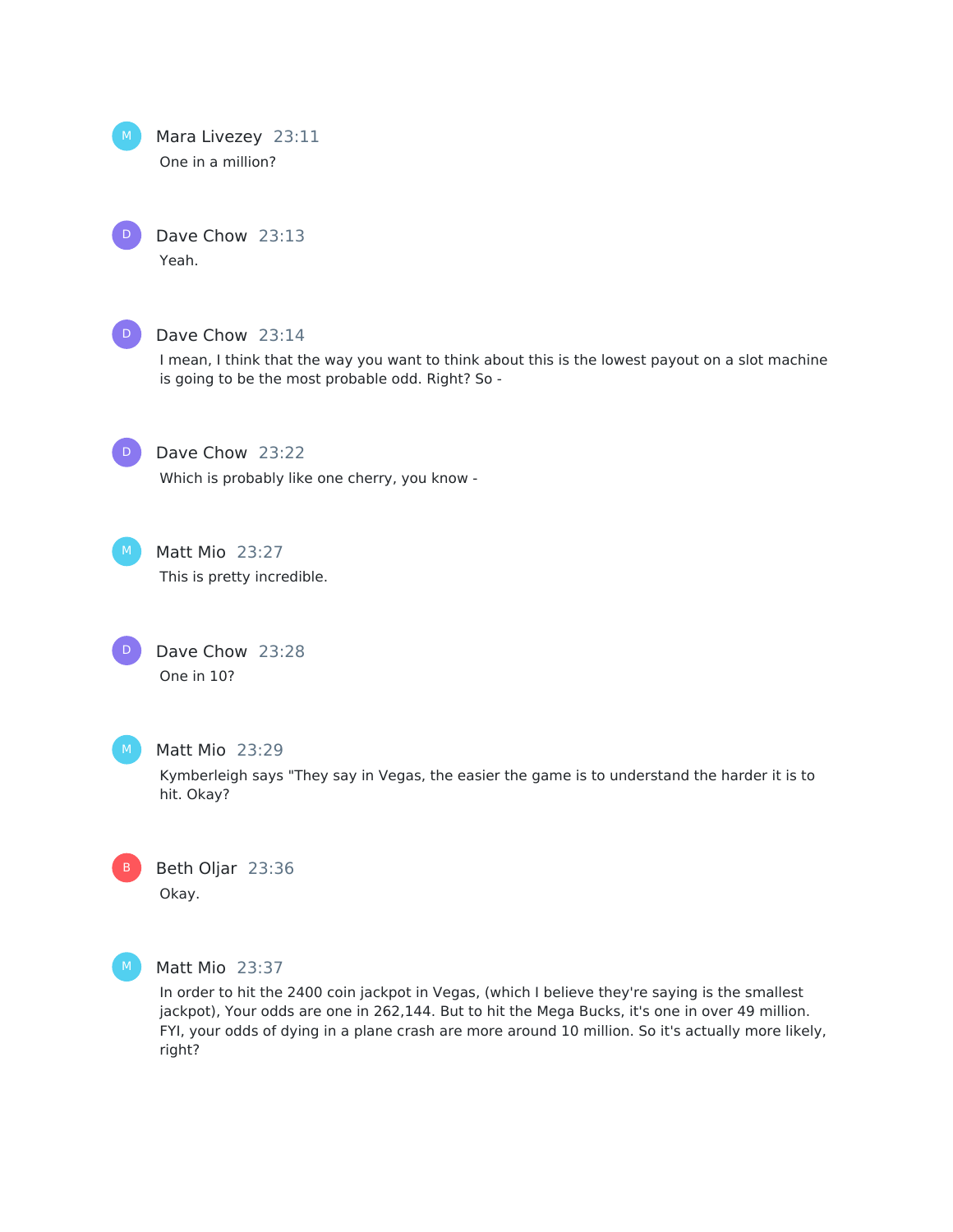

#### B Beth Oljar 24:02

Effective value is very low.



## Matt Mio 24:03

Yes. These have been a lot of fun. We've got a few more minutes and a few more questions. What English word has the most definitions, at 464, in the Oxford English Dictionary? That seems high.



## Matt Mio 24:15

Uh, "facts". (Dave and Matt laugh)

Dave Chow 24:21 The word "rose" D

Matt Mio 24:25 Mm-mm

Beth Oljar 24:29 In deed.

 $M$ )

Matt Mio 24:29 That was good. That was good.

Beth Oljar 24:31 "The". B



 $\overline{\phantom{a}}$ 

 $M$  Matt Mio 24:33 No. It doesn't say "The".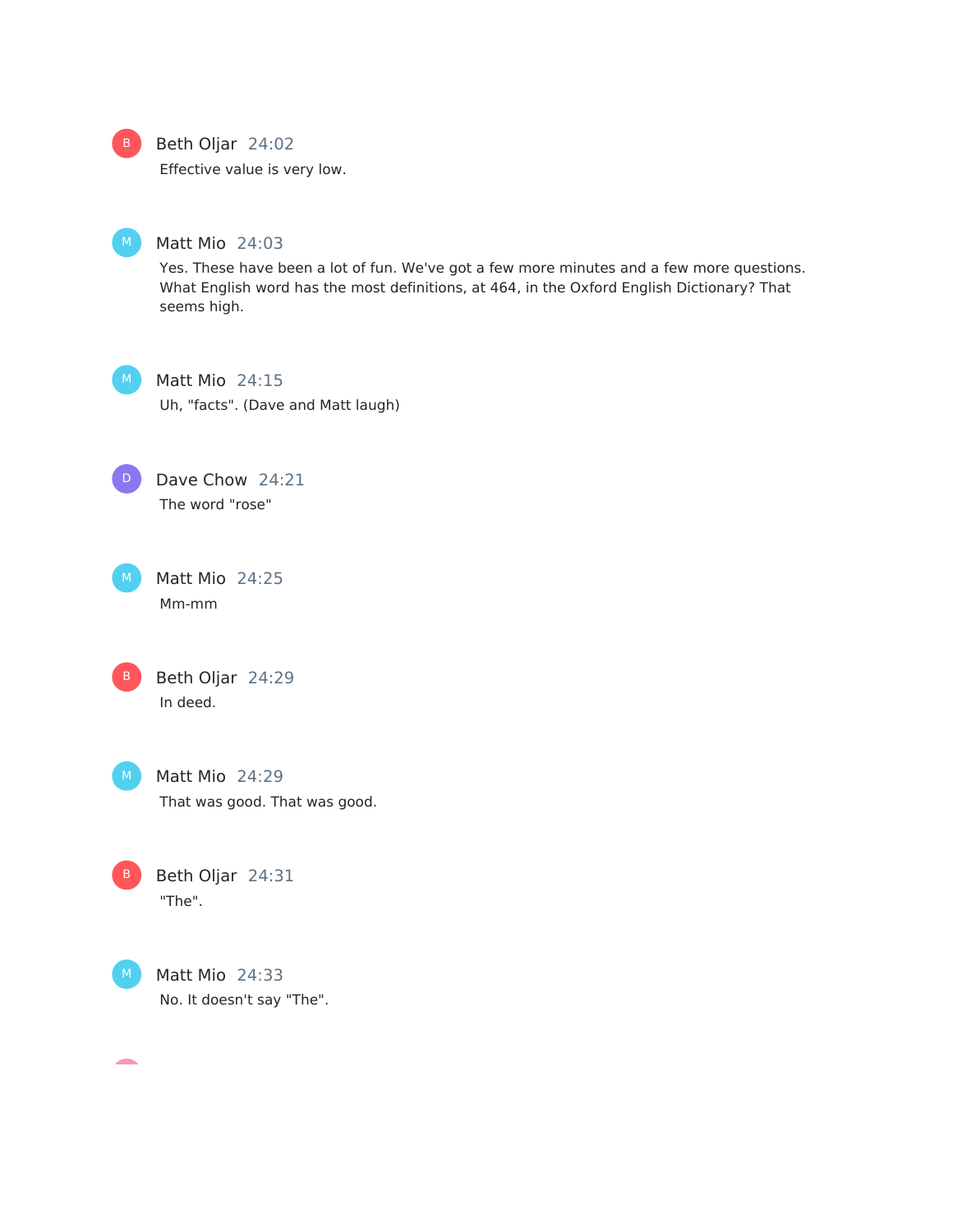Heather Hill 24:34 "What" Beth Oljar 24:36 It's not "What", but you're getting closer, Heather. Dave Chow 24:38 "Why"? Matt Mio 24:38 I don't know. Beth Oljar 24:42 "Who" Mara Livezey 24:43 "When" Dave Chow 24:43 Because. Matt Mio 24:45 It says the 464-definition word in the OED is "set", s-e-t. Beth Oljar 24:52 Well, that makes sense."Run" is a distant second with 396.  $\Box$ D B D

Dave Chow 24:59 Okay.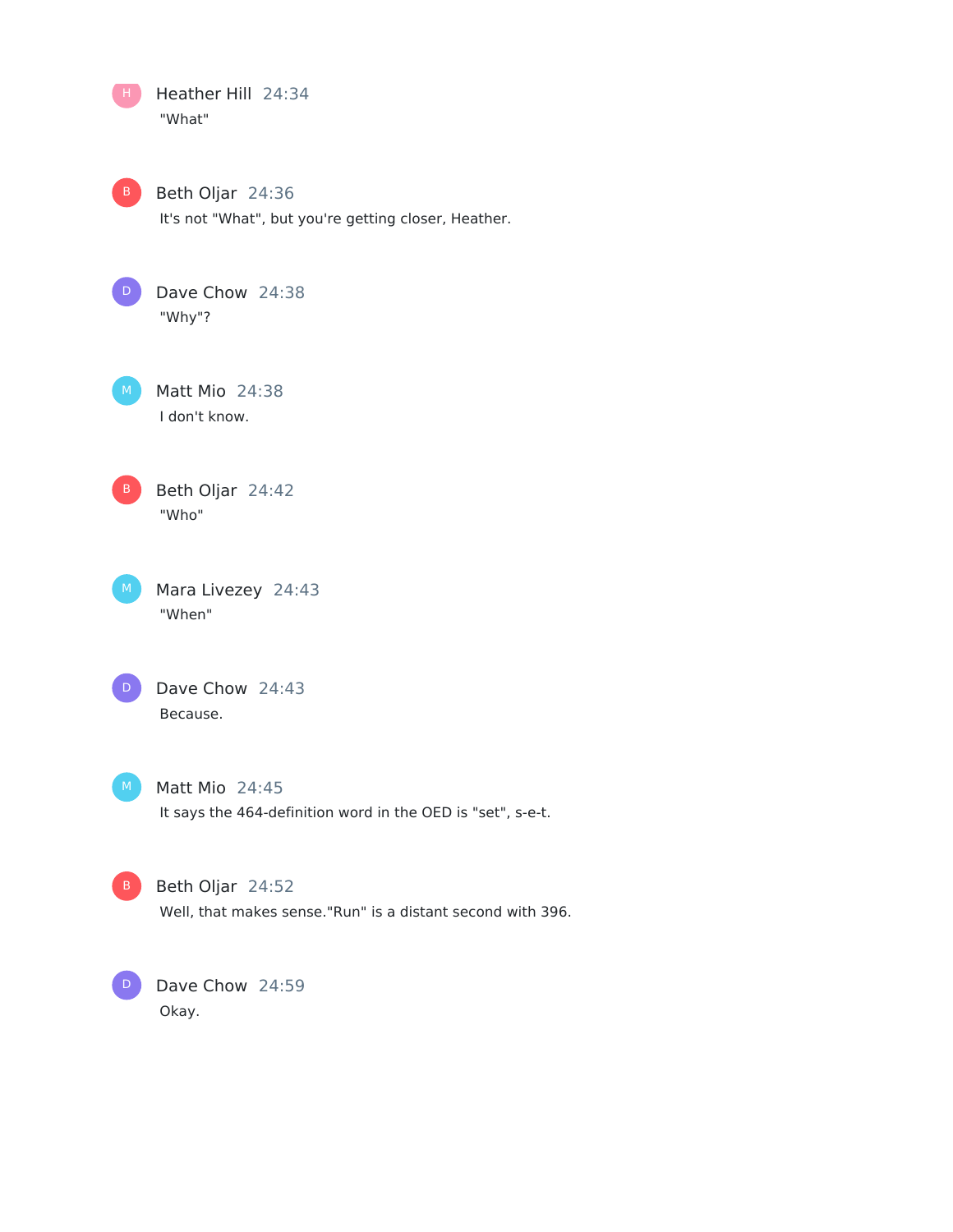#### Matt Mio 25:00

Followed in the top 10 by "Go", "Take", "Stand", "Get", "Turn", "Put", "Fall" and "Strike".



## Dave Chow 25:10

Wait a minute. This sounds like a dog academy here. What's going on? I mean,



## Matt Mio 25:15

Run, hit, strike. Yes, exactly.



Dave Chow 25:17 Sounds like something Mara tells the cat every day. Right?



Matt Mio 25:21 Exactly.

Mara Livezey 25:21 Run?



Dave Chow 25:21 (Laughs) Strike!

## Matt Mio 25:25

What is the world record, Professors, for the number of people to have flown on a single commercial airplane at once?





Matt Mio 25:36 So - (laughs) - Um, you're actually closer than not, Jim, but it's higher.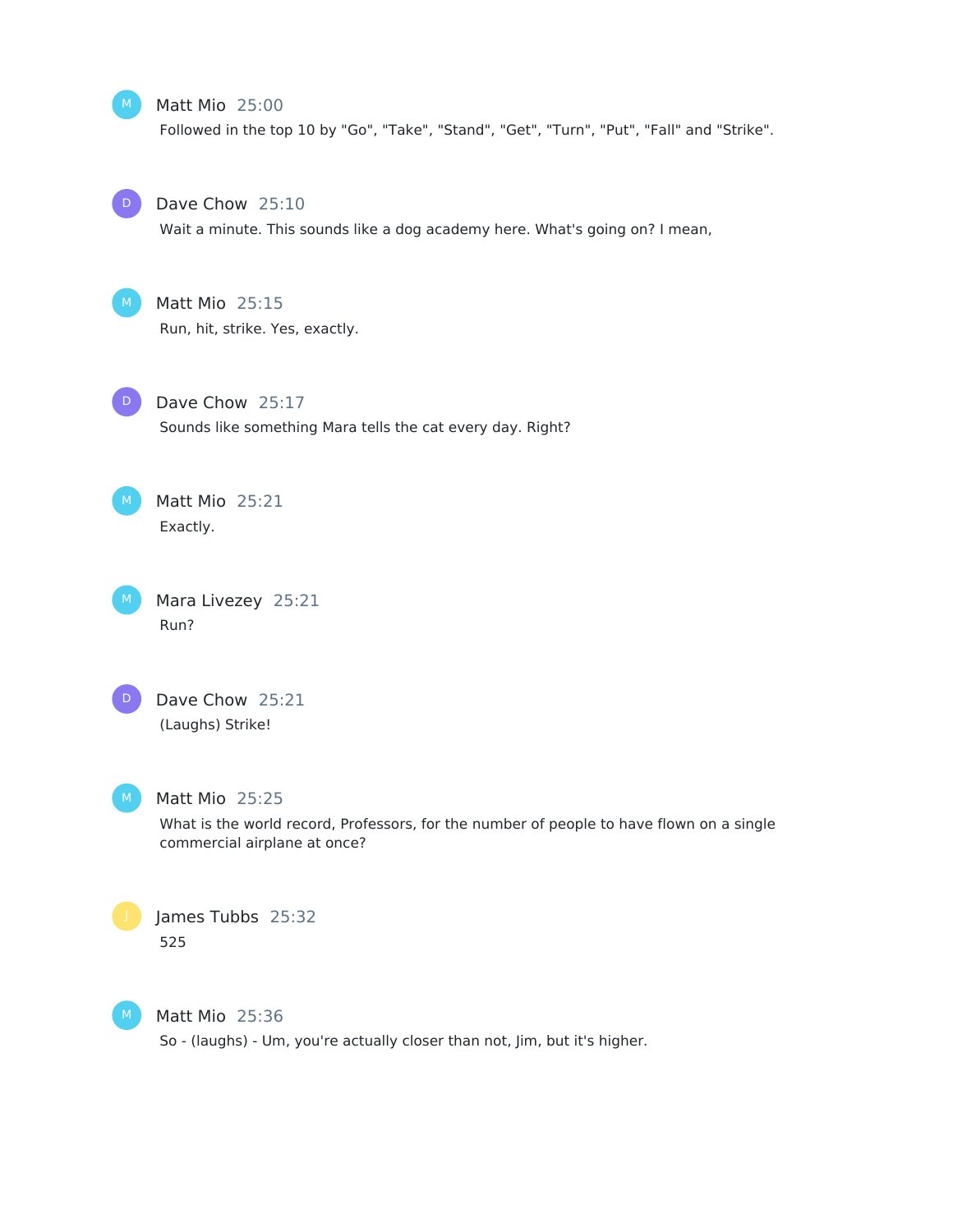Dave Chow 25:42 Oh! D

Mara Livezey 25:43 680.

Mara Livezey 25:44

It must have been an A 380. Uh, Let's see.

Matt Mio 25:50

It actually says - just to be clear - it says it's a Boeing 747.

Dave Chow 25:55 Yeah. D

> James Tubbs 25:55 Really?

D

Dave Chow 25:56 Yeah.

Dave Chow 25:57 Which was overcapacity, it says. D

James Tubbs 25:59 Oh, okay.

Dave Chow 26:01 And no luggage.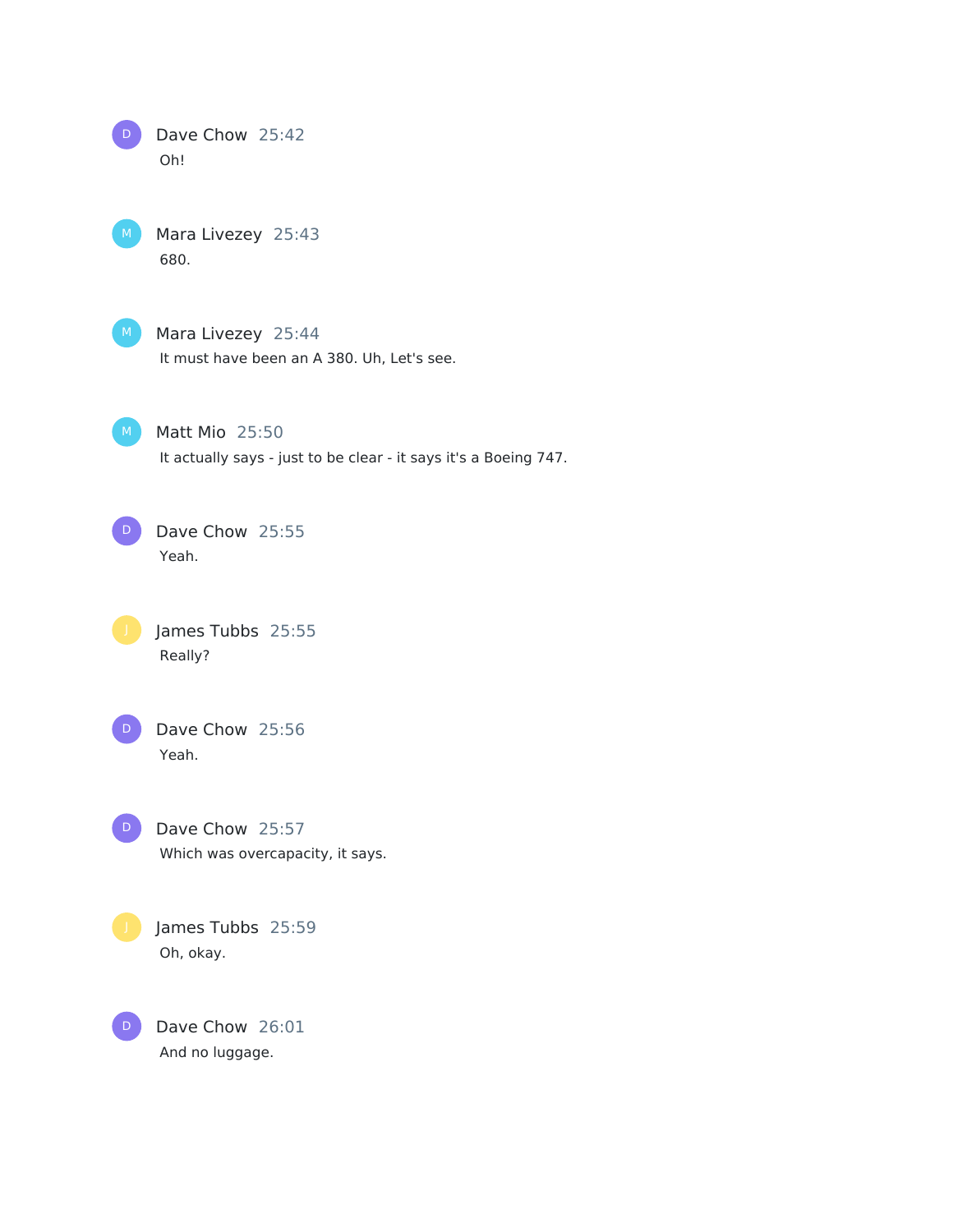

| ٠<br>P. | i |
|---------|---|
|         |   |

D Dave Chow 26:05 Were they all clowns?



Matt Mio 26:09 No.

Dave Chow 26:09 (Laughs) D





#### Matt Mio 26:11

It's actually, uh - Dan. I mean, I'm glad you you went down that route, because it's quite a bit more serious. Operation Solomon was a 1991 Israeli military operation in which Jewish Ethiopians were smuggled out of their homeland as the government was beginning to topple. So they tried to fit them all in one aircraft.

James Tubbs 26:30 Wow.



Dave Chow 26:31

Okay, so luggage was definitely not -

James Tubbs 26:33 No.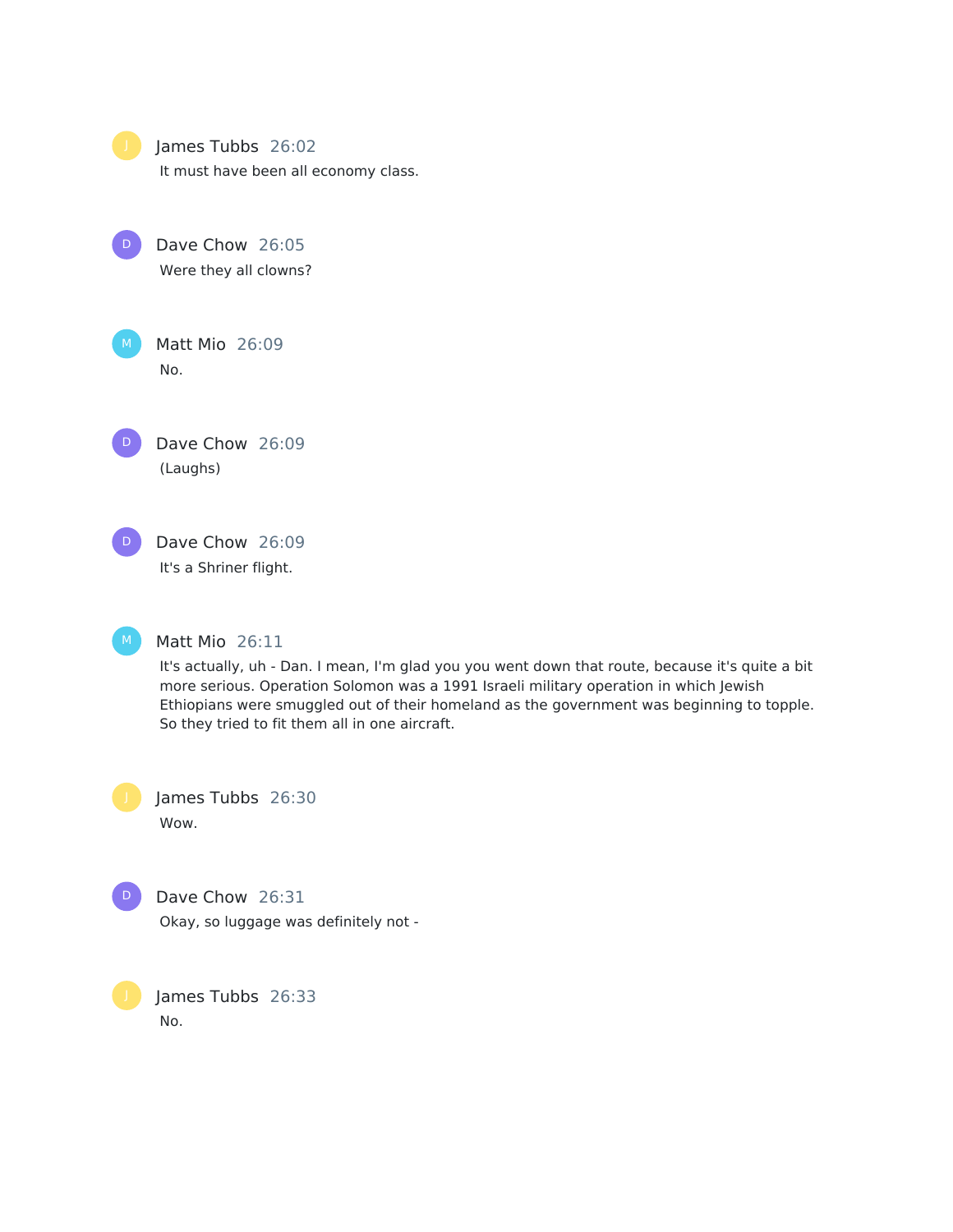

## Dave Chow 26:34

The weight of luggage was not an issue. Okay.

Beth Oljar 26:36 720. B

Mara Livezey 26:39 1000



#### Matt Mio 26:40

Yeah, I'm giving this one to Mara. You're not gonna believe me when I tell you this. When they took off, it was 1086 people on the flight. And when they landed, it was 1088 as two women had given birth during the flight.

 $M$ 

Mara Livezey 26:57

Oh my gosh.

Beth Oljar 26:58

So, a whole lot of people did not have a seat on that flight.

Beth Oljar 26:58 Good grief.



Dave Chow 27:03

Or a whole lot of people were seats.



James Tubbs 27:07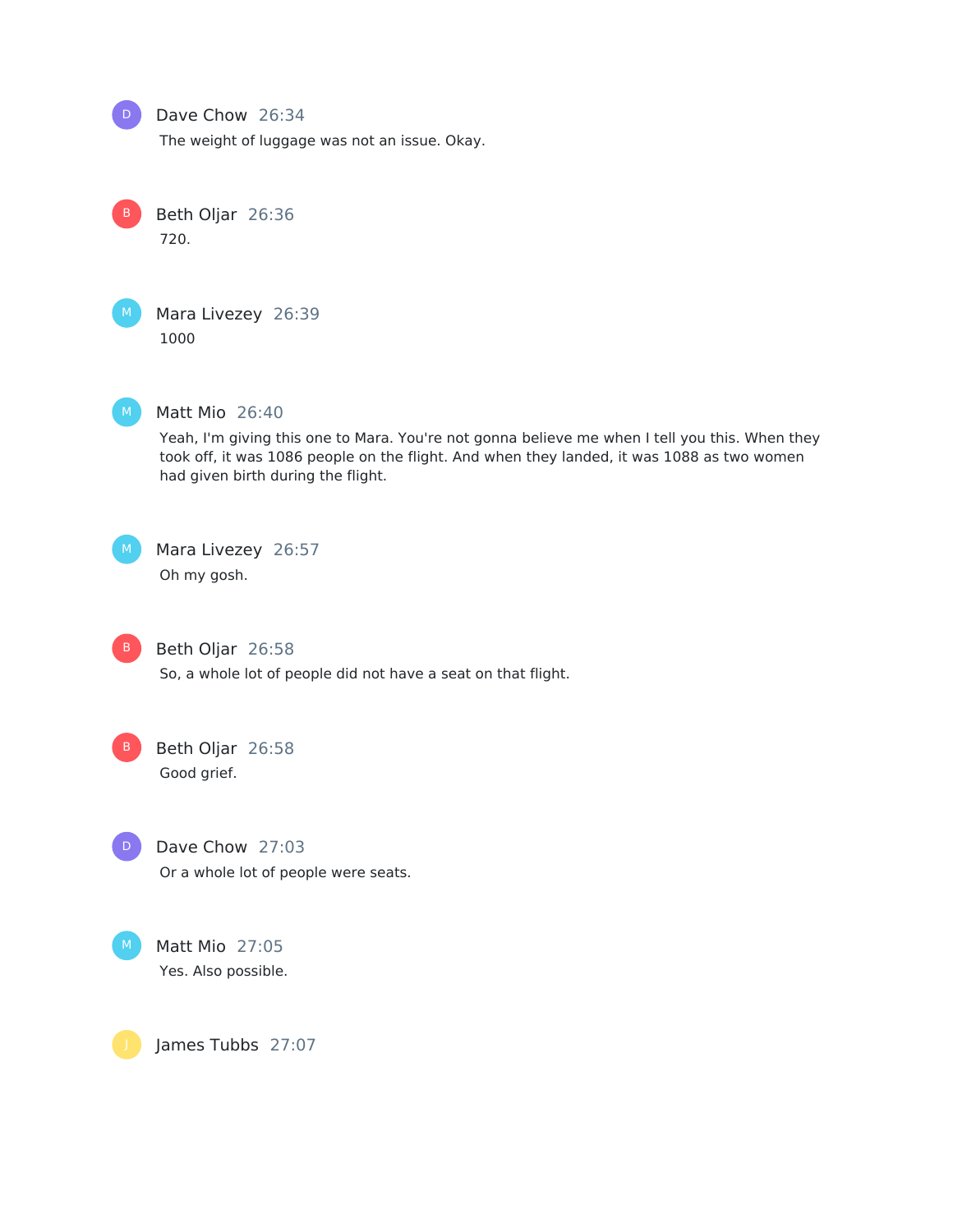Yeah. Probably.

Beth Oljar 27:07

Gives new meaning to "standing room only".

James Tubbs 27:10 Right.

Mara Livezey 27:11 Yeah.



Dave Chow 27:11 Or "Big spoon - little spoon".



Matt Mio 27:13 Yes, exactly. Professors: What is the known record number of children born to one woman

Matt Mio 27:21 I don't want to know.

H

Heather Hill 27:23 26.



M

Matt Mio 27:25 It's gonna take me a second to steady myself.



Matt Mio 27:28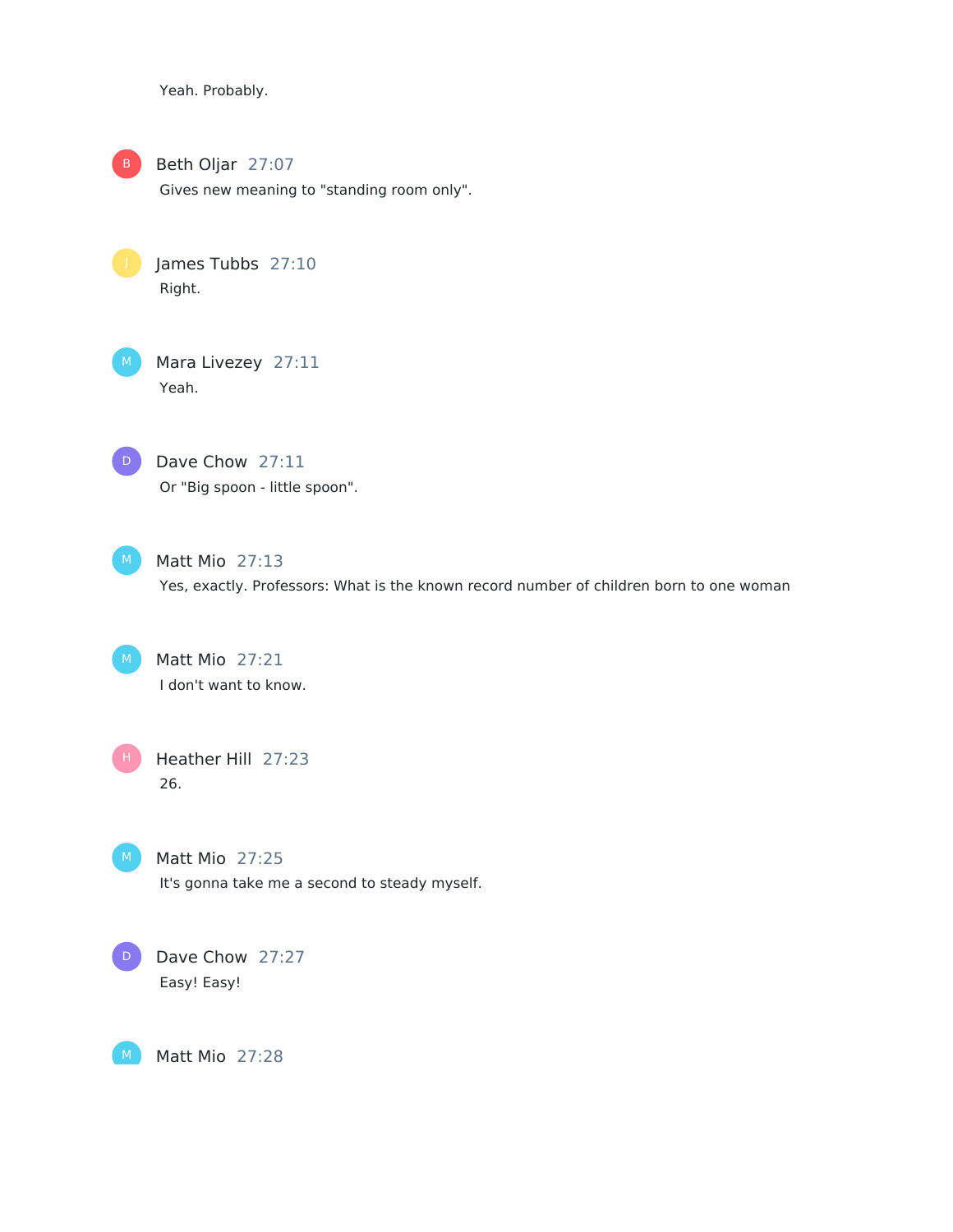16 sets of twins, seven sets of triplets, four sets of quadruplets. Only 67 of the 69 children born to this woman survived the first year of infancy.

Beth Oljar 27:41 I just - B



James Tubbs 27:41 Oh, my gosh!



Matt Mio 27:41

This was recorded by the Ministry of Medicine in Moscow, circa 1782. 69 children.

Heather Hill 27:42 I'm highly suspicious. H.

Heather Hill 27:45 H

The time has come, professors, I'm afraid to say goodbye. Dan.

Dave Chow 27:56 Good bye. D

Matt Mio 27:57 Beth.

Beth Oljar 27:58 B

I'm glad I have cats and not human children.

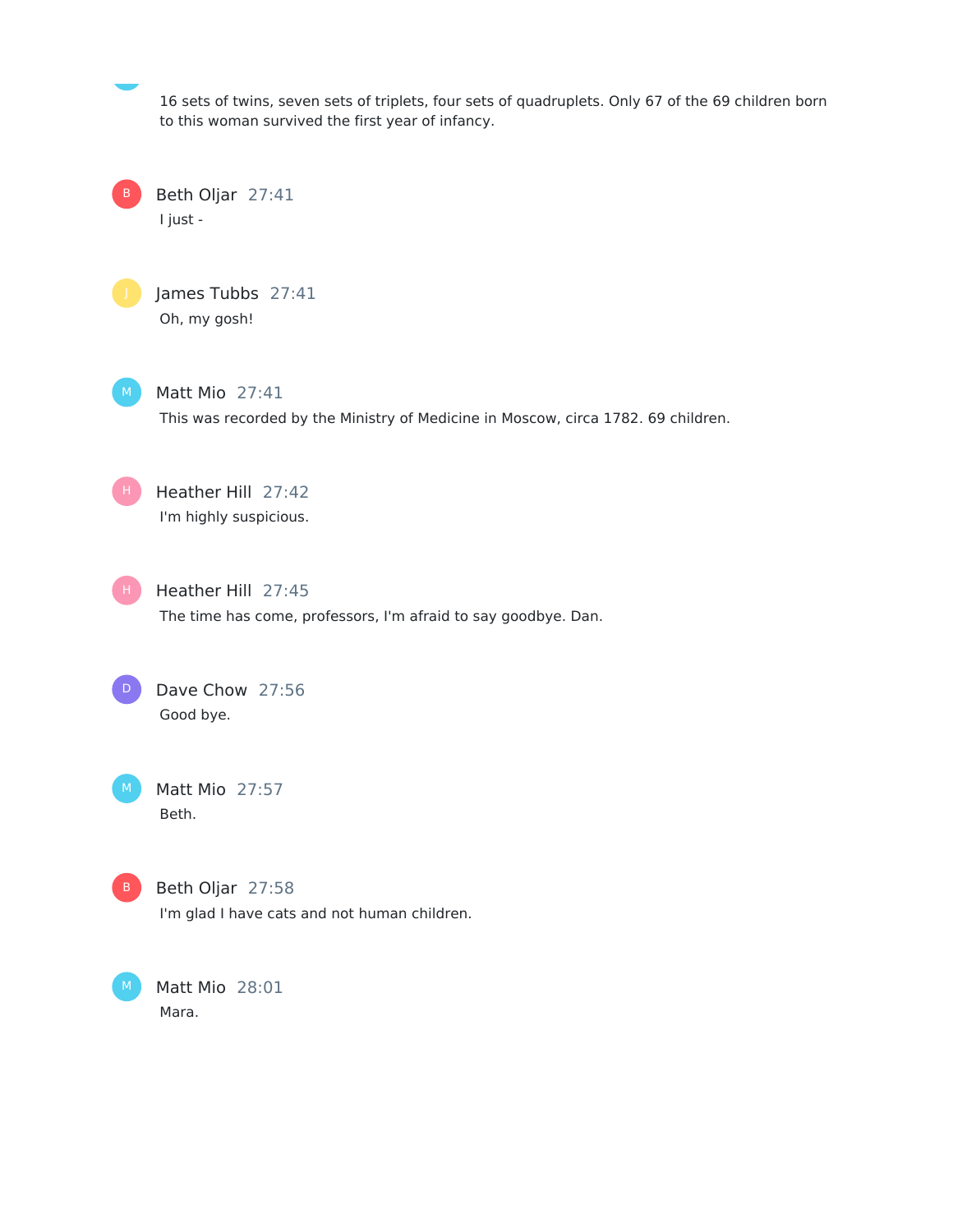| M. | Mara Livezey 28:03<br>Good bye.                                                                                                 |
|----|---------------------------------------------------------------------------------------------------------------------------------|
| M. | Matt Mio 28:04<br>Heather.                                                                                                      |
|    | Heather Hill 28:04<br>Bye.                                                                                                      |
| M  | Matt Mio 28:05<br>Dave.                                                                                                         |
| D  | Dave Chow 28:06<br>See ya.                                                                                                      |
| M. | Matt Mio 28:07<br>And Jim.                                                                                                      |
|    | James Tubbs 28:07<br>Bye.                                                                                                       |
| M  | Matt Mio 28:08<br>Now these words                                                                                               |
| M. | Michael Jayson 28:09<br>You can email Ask The Professor at ATP at UDMercy.edu, or visit the Ask the Professor<br>Facebook page. |



Matt Mio 28:19

Ask The Professor is produced and directed by Michael Jayson and Brian Maisonville and our executive producer is Professor Jason Roche. Until next week, I'm your host, Matt Mio.